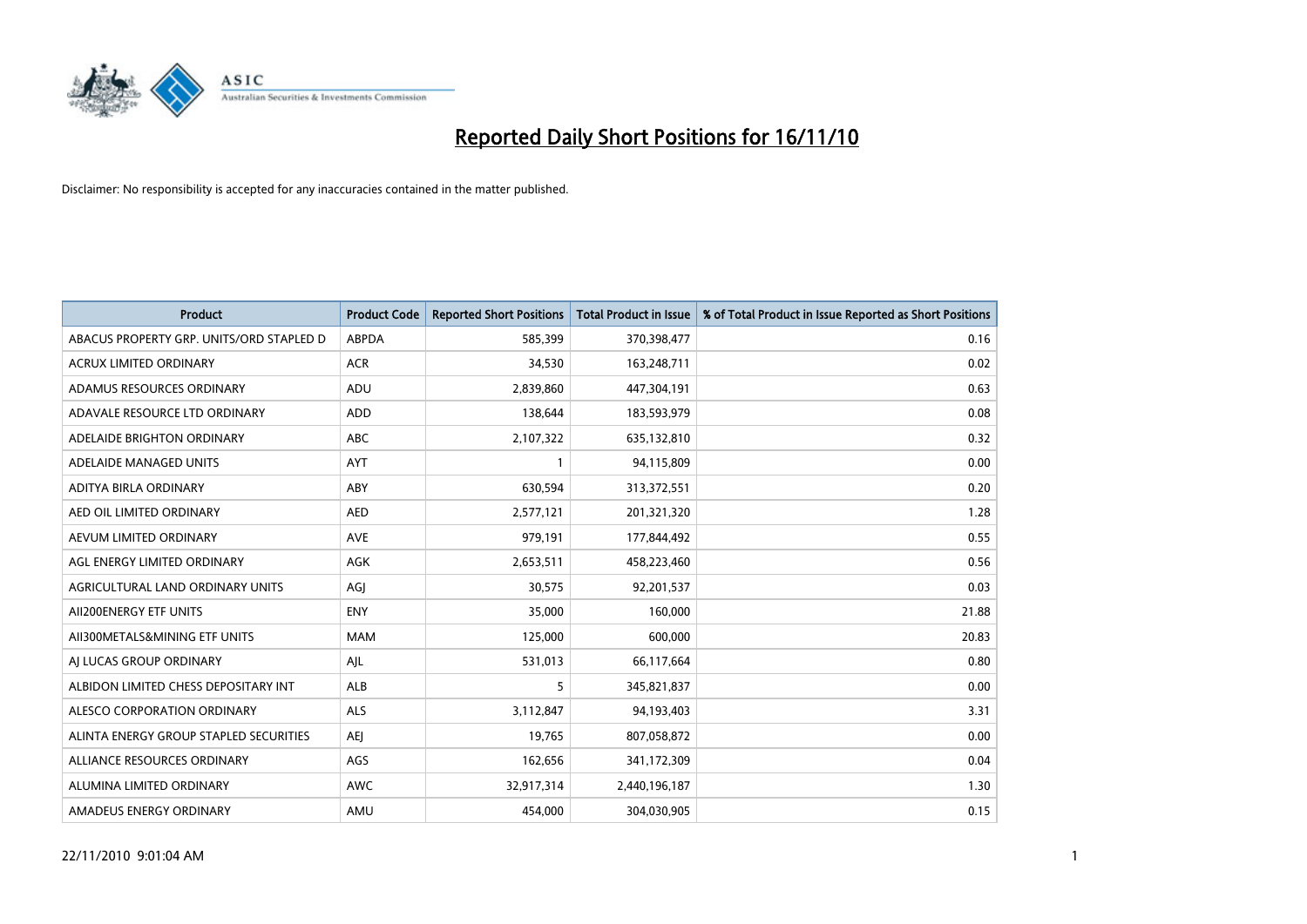

| <b>Product</b>                          | <b>Product Code</b> | <b>Reported Short Positions</b> | <b>Total Product in Issue</b> | % of Total Product in Issue Reported as Short Positions |
|-----------------------------------------|---------------------|---------------------------------|-------------------------------|---------------------------------------------------------|
| AMALGAMATED HOLDINGS ORDINARY           | AHD                 | 4                               | 157,396,607                   | 0.00                                                    |
| AMCOM TELECOMM, ORDINARY                | <b>AMM</b>          | 4,077,790                       | 716,812,103                   | 0.57                                                    |
| AMCOR LIMITED ORDINARY                  | <b>AMC</b>          | 2,490,274                       | 1,224,688,007                 | 0.19                                                    |
| AMP LIMITED ORDINARY                    | AMP                 | 18,616,993                      | 2,094,424,200                 | 0.86                                                    |
| AMPELLA MINING ORDINARY                 | <b>AMX</b>          | 41,931                          | 200,225,108                   | 0.01                                                    |
| ANDEAN RESOURCES LTD ORDINARY           | <b>AND</b>          | 992,043                         | 548,450,367                   | 0.18                                                    |
| ANSELL LIMITED ORDINARY                 | <b>ANN</b>          | 1,296,817                       | 132,986,402                   | 0.96                                                    |
| ANTARES ENERGY LTD ORDINARY             | AZZ                 | 118,654                         | 299,333,110                   | 0.04                                                    |
| ANZ BANKING GRP LTD ORDINARY            | ANZ                 | 5,055,457                       | 2,561,358,456                 | 0.18                                                    |
| APA GROUP STAPLED SECURITIES            | <b>APA</b>          | 5,560,157                       | 551,689,118                   | 1.01                                                    |
| APEX MINERALS NL ORDINARY               | <b>AXM</b>          | 885,146                         | 3,567,819,909                 | 0.02                                                    |
| APN EUROPEAN RETAIL UNITS STAPLED SEC.  | <b>AEZ</b>          | 11,832                          | 544,910,660                   | 0.00                                                    |
| APN NEWS & MEDIA ORDINARY               | <b>APN</b>          | 12,522,068                      | 606,084,019                   | 2.06                                                    |
| APOLLO GAS LIMITED ORDINARY             | <b>AZO</b>          | 374,650                         | 90,400,136                    | 0.41                                                    |
| AQUARIUS PLATINUM. ORDINARY             | <b>AOP</b>          | 3,613,139                       | 463,231,008                   | 0.78                                                    |
| AQUILA RESOURCES ORDINARY               | <b>AQA</b>          | 1,052,202                       | 322,862,186                   | 0.32                                                    |
| ARAFURA RESOURCE LTD ORDINARY           | <b>ARU</b>          | 3,627,927                       | 334,995,342                   | 1.08                                                    |
| ARDENT LEISURE GROUP STAPLED SECURITIES | AAD                 | 1,298,903                       | 312,836,274                   | 0.40                                                    |
| ARISTOCRAT LEISURE ORDINARY             | ALL                 | 32,763,699                      | 533,983,910                   | 6.11                                                    |
| ASCIANO LIMITED DEFERRED SETTLEMENT     | <b>AIODA</b>        | 30.893.186                      | 2,926,103,883                 | 1.06                                                    |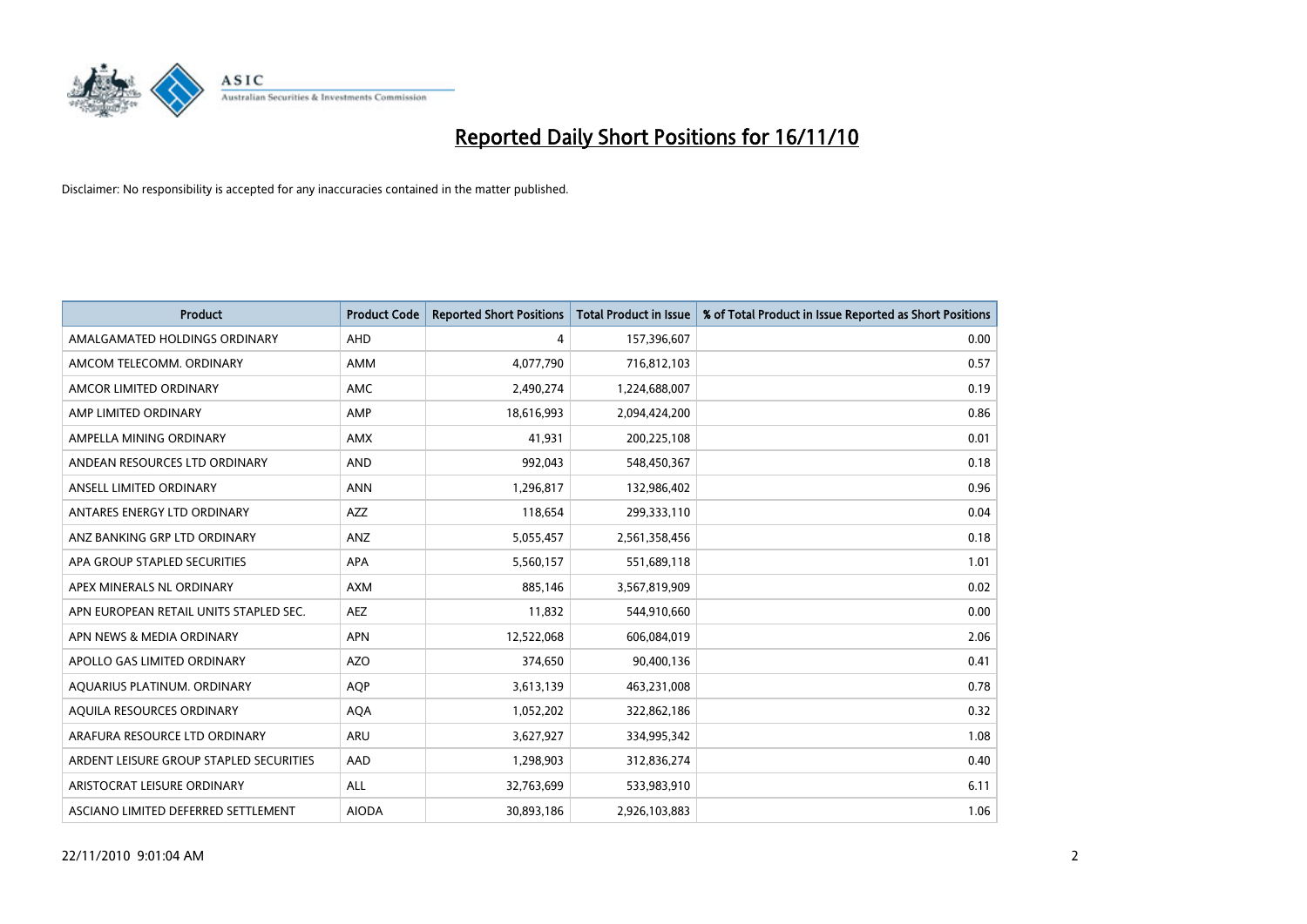

| <b>Product</b>                          | <b>Product Code</b> | <b>Reported Short Positions</b> | <b>Total Product in Issue</b> | % of Total Product in Issue Reported as Short Positions |
|-----------------------------------------|---------------------|---------------------------------|-------------------------------|---------------------------------------------------------|
| ASG GROUP LIMITED ORDINARY              | <b>ASZ</b>          | 11,373                          | 156,064,384                   | 0.00                                                    |
| ASPEN GROUP ORD/UNITS STAPLED           | APZ                 | 1,093,674                       | 583,934,711                   | 0.18                                                    |
| ASTRO JAP PROP GROUP STAPLED SECURITIES | AJA                 | 299,285                         | 508,212,161                   | 0.06                                                    |
| ASX LIMITED ORDINARY                    | ASX                 | 1,179,629                       | 175,136,729                   | 0.68                                                    |
| ATLANTIC LIMITED ORDINARY               | ATI                 | 153,579                         | 107,736,666                   | 0.14                                                    |
| ATLAS IRON LIMITED ORDINARY             | <b>AGO</b>          | 7,337,105                       | 546,157,119                   | 1.34                                                    |
| AUCKLAND INTERNATION ORDINARY           | <b>AIA</b>          | 54                              | 1,317,998,787                 | 0.00                                                    |
| AURORA OIL & GAS ORDINARY               | <b>AUT</b>          | 235,430                         | 318,365,342                   | 0.07                                                    |
| AUSDRILL LIMITED ORDINARY               | ASL                 | 53,149                          | 262,467,242                   | 0.01                                                    |
| <b>AUSENCO LIMITED ORDINARY</b>         | AAX                 | 4,667,508                       | 122,427,576                   | 3.80                                                    |
| AUSTAL LIMITED ORDINARY                 | ASB                 | 196,476                         | 188,069,638                   | 0.09                                                    |
| <b>AUSTAR UNITED ORDINARY</b>           | <b>AUN</b>          | 14,543,782                      | 1,271,329,063                 | 1.14                                                    |
| AUSTBROKERS HOLDINGS ORDINARY           | <b>AUB</b>          | $\overline{2}$                  | 54,339,433                    | 0.00                                                    |
| AUSTEREO GROUP LTD. ORDINARY            | <b>AEO</b>          | 29,692                          | 344,783,708                   | 0.01                                                    |
| AUSTIN ENGINEERING ORDINARY             | ANG                 | 2,417                           | 71,364,403                    | 0.00                                                    |
| <b>AUSTRALAND ASSETS ASSETS</b>         | AAZPB               | 1,168                           | 2,750,000                     | 0.04                                                    |
| AUSTRALAND PROPERTY STAPLED SECURITY    | <b>ALZ</b>          | 297,878                         | 576,837,197                   | 0.05                                                    |
| AUSTRALIAN AGRICULT. ORDINARY           | AAC                 | 4,522,353                       | 264,264,459                   | 1.70                                                    |
| <b>AUSTRALIAN EDUCATION UNITS</b>       | <b>AEU</b>          | 625,000                         | 134,973,383                   | 0.46                                                    |
| AUSTRALIAN INFRASTR, UNITS/ORDINARY     | <b>AIX</b>          | 166,808                         | 620,733,944                   | 0.02                                                    |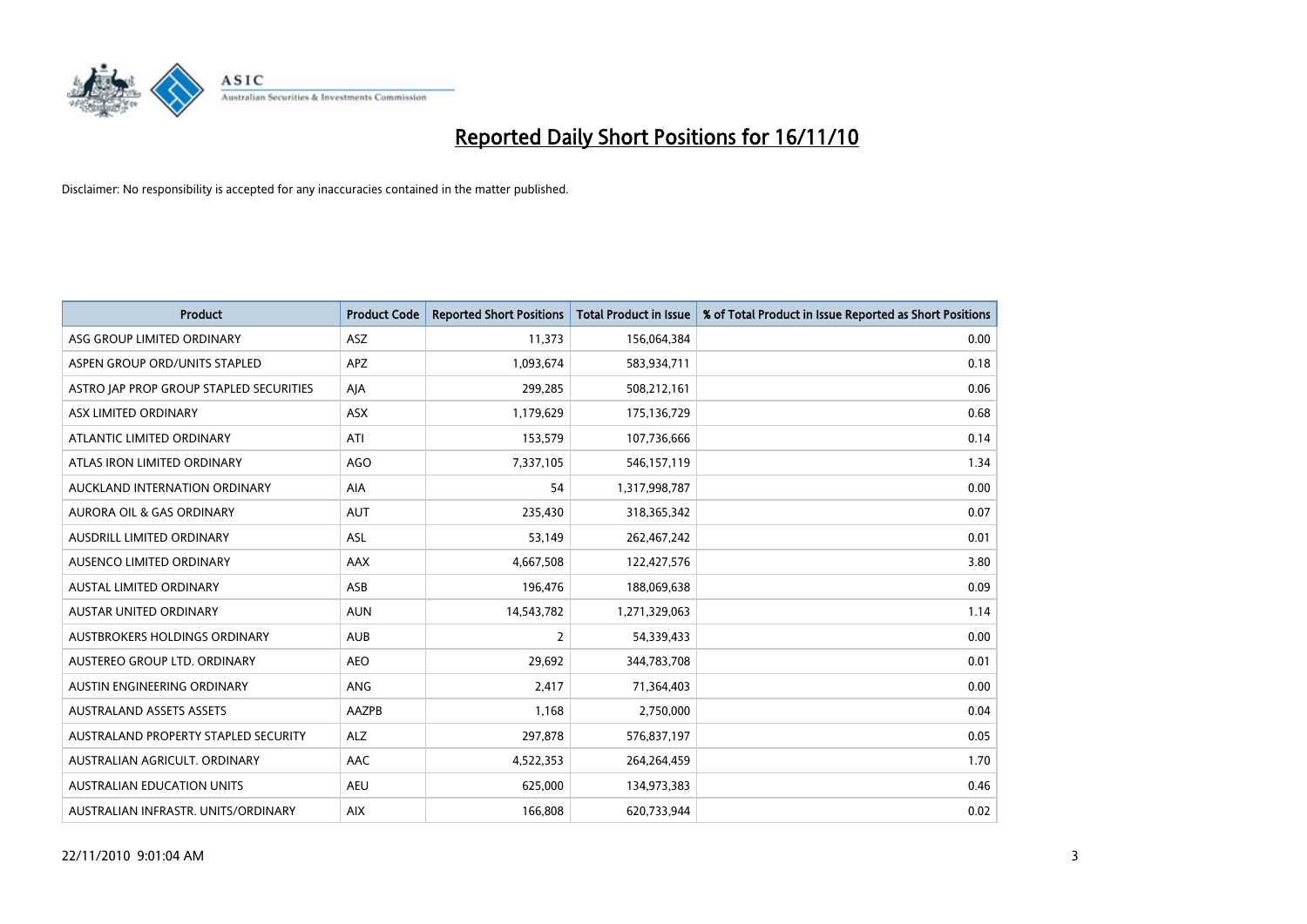

| Product                              | <b>Product Code</b> | <b>Reported Short Positions</b> | Total Product in Issue | % of Total Product in Issue Reported as Short Positions |
|--------------------------------------|---------------------|---------------------------------|------------------------|---------------------------------------------------------|
| AUSTRALIAN MINES LTD ORDINARY        | <b>AUZ</b>          | 1,400,000                       | 6,981,662,168          | 0.02                                                    |
| AUSTRALIAN PHARM, ORDINARY           | API                 | 942,397                         | 488,115,883            | 0.18                                                    |
| AUTOMOTIVE HOLDINGS ORDINARY         | AHE                 | 6,403                           | 225,731,300            | 0.00                                                    |
| AVEXA LIMITED ORDINARY               | <b>AVX</b>          | 960,050                         | 847,688,779            | 0.11                                                    |
| AVOCA RESOURCES ORDINARY             | <b>AVO</b>          | 155,374                         | 302,379,660            | 0.05                                                    |
| AWB LIMITED ORDINARY                 | AWB                 | 5,988,166                       | 824,281,667            | 0.72                                                    |
| AWE LIMITED ORDINARY                 | <b>AWE</b>          | 4,685,123                       | 521,871,941            | 0.91                                                    |
| AXA ASIA PACIFIC ORDINARY            | <b>AXA</b>          | 8,955,541                       | 2,067,095,545          | 0.43                                                    |
| AZUMAH RESOURCES ORDINARY            | <b>AZM</b>          | 868,921                         | 221,946,055            | 0.39                                                    |
| BANK OF OUEENSLAND, ORDINARY         | <b>BOO</b>          | 1,102,081                       | 220,044,823            | 0.50                                                    |
| <b>BANNERMAN RESOURCES ORDINARY</b>  | <b>BMN</b>          | 269,135                         | 201,710,934            | 0.14                                                    |
| <b>BASS STRAIT OIL CO ORDINARY</b>   | <b>BAS</b>          | 1,482                           | 291,030,250            | 0.00                                                    |
| <b>BATHURST RESOURCES ORDINARY</b>   | <b>BTU</b>          | 792,190                         | 597,780,940            | 0.14                                                    |
| <b>BAUXITE RESOURCE LTD ORDINARY</b> | <b>BAU</b>          | 35,697                          | 234,379,896            | 0.02                                                    |
| <b>BC IRON LIMITED ORDINARY</b>      | <b>BCI</b>          | 21,500                          | 84,061,000             | 0.03                                                    |
| BEACH ENERGY LIMITED ORDINARY        | <b>BPT</b>          | 1,819,739                       | 1,098,548,140          | 0.16                                                    |
| BENDIGO AND ADELAIDE ORDINARY        | <b>BEN</b>          | 2,689,101                       | 357,572,785            | 0.74                                                    |
| BENDIGO MINING LTD ORDINARY          | <b>BDG</b>          | 624,820                         | 509,712,735            | 0.12                                                    |
| BERKELEY RESOURCES ORDINARY          | <b>BKY</b>          | 346,390                         | 137,817,062            | 0.24                                                    |
| <b>BHP BILLITON LIMITED ORDINARY</b> | <b>BHP</b>          | 25,746,352                      | 3,356,081,497          | 0.72                                                    |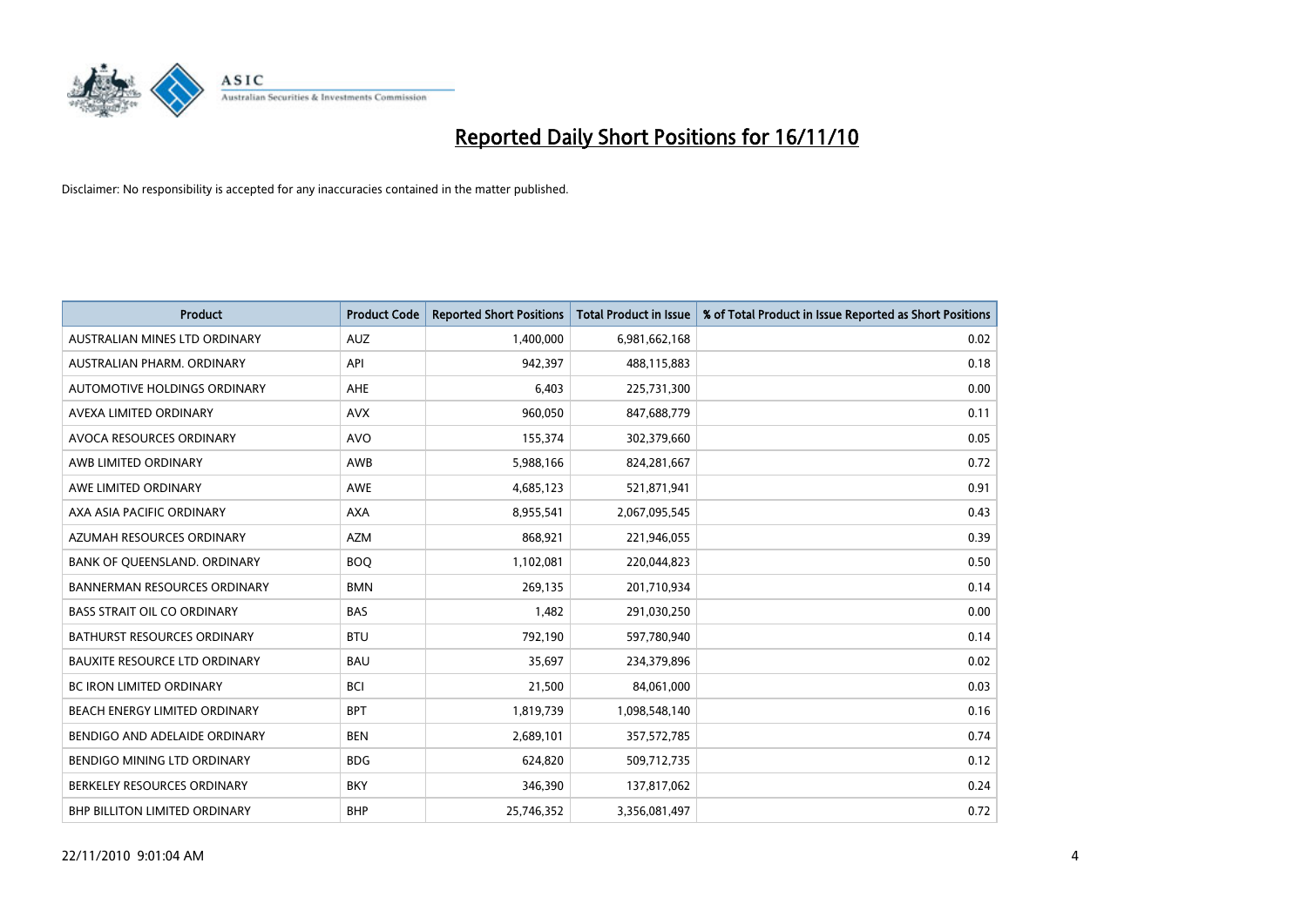

| <b>Product</b>                       | <b>Product Code</b> | <b>Reported Short Positions</b> | Total Product in Issue | % of Total Product in Issue Reported as Short Positions |
|--------------------------------------|---------------------|---------------------------------|------------------------|---------------------------------------------------------|
| <b>BILLABONG ORDINARY</b>            | <b>BBG</b>          | 8,053,353                       | 253,613,826            | 3.13                                                    |
| <b>BIOTA HOLDINGS ORDINARY</b>       | <b>BTA</b>          | 1,728,010                       | 180,691,377            | 0.96                                                    |
| <b>BISALLOY STEEL ORDINARY</b>       | <b>BIS</b>          | 84,480                          | 216,455,965            | 0.04                                                    |
| BKI INVESTMENT LTD ORDINARY          | BKI                 | 508                             | 420,919,092            | 0.00                                                    |
| <b>BLACKTHORN RESOURCES ORDINARY</b> | <b>BTR</b>          | 35,848                          | 106,885,300            | 0.03                                                    |
| <b>BLUESCOPE STEEL LTD ORDINARY</b>  | <b>BSL</b>          | 30,548,912                      | 1,842,207,385          | 1.66                                                    |
| <b>BOART LONGYEAR ORDINARY</b>       | <b>BLY</b>          | 3,618,322                       | 461,163,412            | 0.78                                                    |
| <b>BOOM LOGISTICS ORDINARY</b>       | <b>BOL</b>          | 337,999                         | 461,500,712            | 0.07                                                    |
| BORAL LIMITED, ORDINARY              | <b>BLD</b>          | 21,162,689                      | 724,369,392            | 2.94                                                    |
| BOTSWANA METALS LTD ORDINARY         | <b>BML</b>          | 7,000                           | 106,087,760            | 0.01                                                    |
| <b>BOW ENERGY LIMITED ORDINARY</b>   | <b>BOW</b>          | 4,998,339                       | 280,807,187            | 1.76                                                    |
| <b>BRADKEN LIMITED ORDINARY</b>      | <b>BKN</b>          | 702,356                         | 139,639,929            | 0.51                                                    |
| <b>BRAMBLES LIMITED ORDINARY</b>     | <b>BXB</b>          | 12,300,735                      | 1,434,346,220          | 0.86                                                    |
| <b>BREVILLE GROUP LTD ORDINARY</b>   | <b>BRG</b>          | 2,740                           | 129,515,322            | 0.00                                                    |
| <b>BRICKWORKS LIMITED ORDINARY</b>   | <b>BKW</b>          | 24,889                          | 147,567,333            | 0.01                                                    |
| <b>BROCKMAN RESOURCES ORDINARY</b>   | <b>BRM</b>          | 252,076                         | 142,913,151            | 0.18                                                    |
| BT INVESTMENT MNGMNT ORDINARY        | <b>BTT</b>          | 543,614                         | 160,000,000            | 0.34                                                    |
| BUNNINGS WAREHOUSE ORDINARY UNITS    | <b>BWP</b>          | 535,454                         | 427,042,646            | 0.12                                                    |
| <b>BURU ENERGY ORDINARY</b>          | <b>BRU</b>          | 171,612                         | 182,780,549            | 0.09                                                    |
| CABCHARGE AUSTRALIA ORDINARY         | CAB                 | 1,248,922                       | 120,437,014            | 1.02                                                    |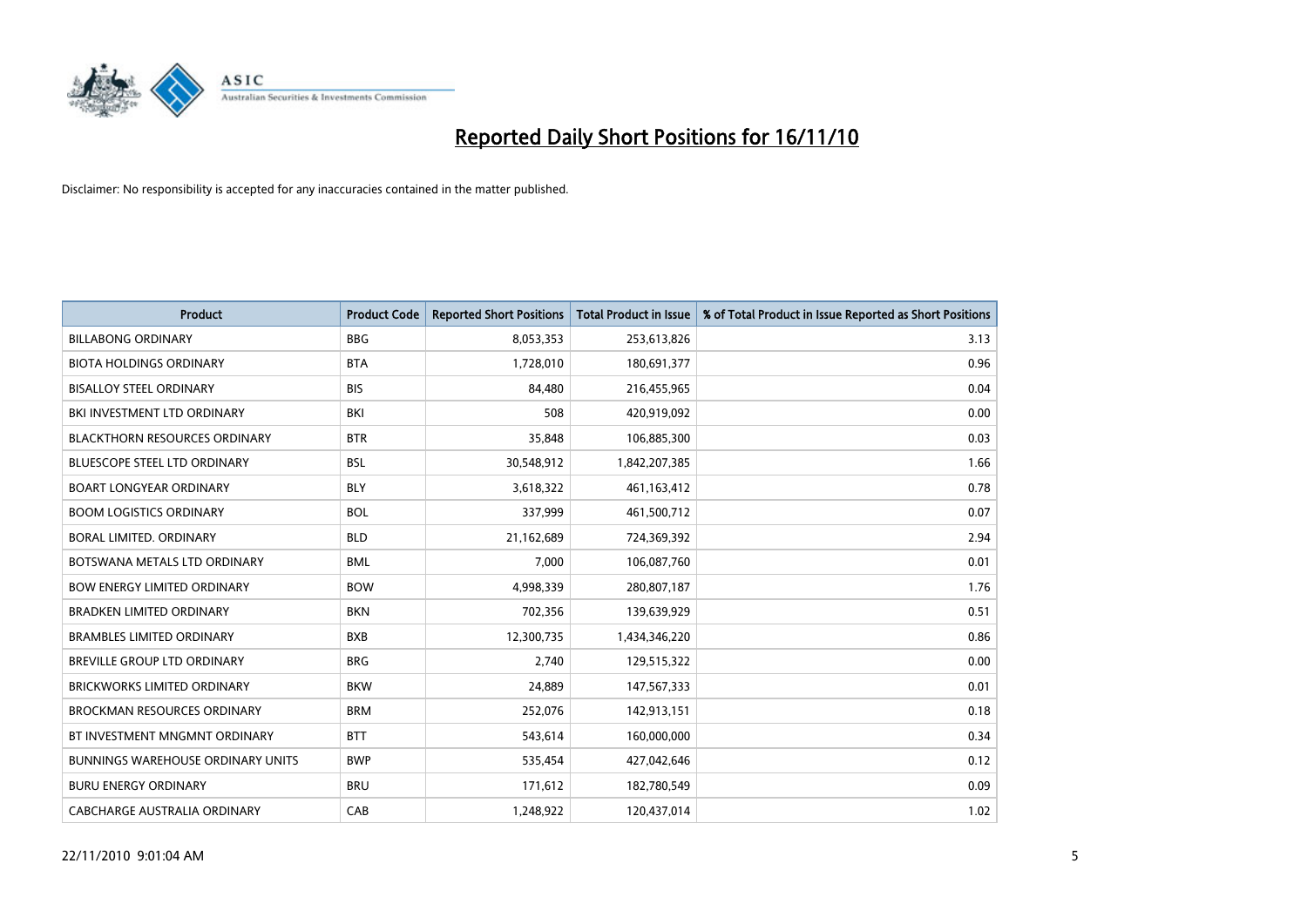

| <b>Product</b>                         | <b>Product Code</b> | <b>Reported Short Positions</b> | <b>Total Product in Issue</b> | % of Total Product in Issue Reported as Short Positions |
|----------------------------------------|---------------------|---------------------------------|-------------------------------|---------------------------------------------------------|
| CALTEX AUSTRALIA ORDINARY              | <b>CTX</b>          | 6,664,796                       | 270,000,000                   | 2.47                                                    |
| <b>CAMPBELL BROTHERS ORDINARY</b>      | <b>CPB</b>          | 123,055                         | 66,605,319                    | 0.19                                                    |
| CAPE LAMBERT RES LTD ORDINARY          | <b>CFE</b>          | 1,002,422                       | 593,166,467                   | 0.17                                                    |
| <b>CARBON ENERGY ORDINARY</b>          | <b>CNX</b>          | 432,769                         | 609,747,650                   | 0.06                                                    |
| <b>CARDNO LIMITED ORDINARY</b>         | CDD                 | 15,595                          | 105,797,439                   | 0.01                                                    |
| CARNARVON PETROLEUM ORDINARY           | <b>CVN</b>          | 2,077,893                       | 686,759,634                   | 0.29                                                    |
| <b>CARNEGIE WAVE ENERGY ORDINARY</b>   | <b>CWE</b>          | 83,000                          | 565,237,627                   | 0.01                                                    |
| CARPATHIAN RESOURCES ORDINARY          | <b>CPN</b>          | 75,000                          | 265,533,501                   | 0.03                                                    |
| CARPENTARIA EXP. LTD ORDINARY          | CAP                 | 9,777                           | 94,171,301                    | 0.01                                                    |
| CARSALES.COM LTD ORDINARY              | <b>CRZ</b>          | 1,845,950                       | 232,750,800                   | 0.80                                                    |
| CASH CONVERTERS ORD/DIV ACCESS         | CCV                 | 147,142                         | 379,761,025                   | 0.03                                                    |
| <b>CASPIAN OIL &amp; GAS ORDINARY</b>  | CIG                 | 50,000                          | 1,331,500,513                 | 0.00                                                    |
| <b>CATALPA RESOURCES ORDINARY</b>      | CAH                 | 1,362,500                       | 162,776,842                   | 0.83                                                    |
| <b>CEC GROUP LIMITED ORDINARY</b>      | <b>CEG</b>          | 1,750                           | 79,662,662                    | 0.00                                                    |
| <b>CELLNET GROUP ORDINARY</b>          | <b>CLT</b>          | 1,342                           | 69,875,723                    | 0.00                                                    |
| CENTENNIAL COAL ORDINARY               | <b>CEY</b>          | 419,037                         | 395,126,381                   | 0.11                                                    |
| CENTRAL PETROLEUM ORDINARY             | <b>CTP</b>          | 11,455                          | 982,297,842                   | 0.00                                                    |
| CENTRO PROPERTIES UNITS/ORD STAPLED    | <b>CNP</b>          | 361,439                         | 972,414,514                   | 0.03                                                    |
| CENTRO RETAIL GROUP STAPLED SECURITIES | <b>CER</b>          | 755,031                         | 2,286,399,424                 | 0.03                                                    |
| <b>CERAMIC FUEL CELLS ORDINARY</b>     | <b>CFU</b>          | 140.326                         | 1,200,679,566                 | 0.01                                                    |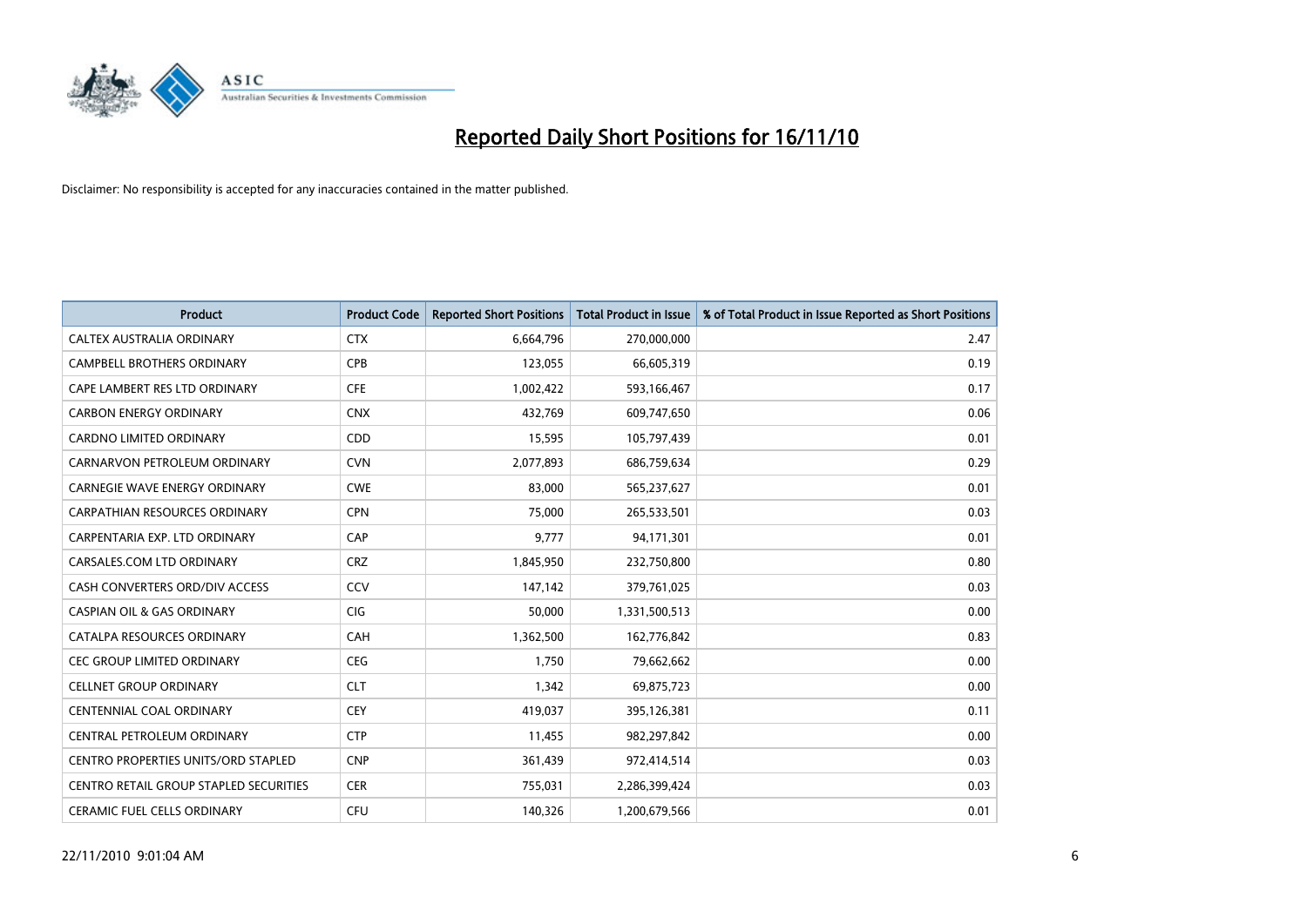

| Product                                  | <b>Product Code</b> | <b>Reported Short Positions</b> | <b>Total Product in Issue</b> | % of Total Product in Issue Reported as Short Positions |
|------------------------------------------|---------------------|---------------------------------|-------------------------------|---------------------------------------------------------|
| <b>CFS RETAIL PROPERTY UNITS</b>         | <b>CFX</b>          | 30,013,822                      | 2,820,392,571                 | 1.06                                                    |
| CHALLENGER DIV.PRO. STAPLED UNITS        | <b>CDI</b>          | 51,871                          | 913,426,007                   | 0.00                                                    |
| <b>CHALLENGER F.S.G.LTD ORDINARY</b>     | <b>CGF</b>          | 14,130,840                      | 502,403,359                   | 2.80                                                    |
| CHALLENGER INFRAST. STAPLED UNITS        | <b>CIF</b>          | 8,420                           | 316,223,785                   | 0.00                                                    |
| <b>CHANDLER MACLEOD LTD ORDINARY</b>     | <b>CMG</b>          | 11,970                          | 422,031,685                   | 0.00                                                    |
| CHARTER HALL GROUP STAPLED US P DEF SET  | <b>CHCDA</b>        | 911,702                         | 306, 341, 272                 | 0.30                                                    |
| <b>CHARTER HALL OFFICE UNIT</b>          | COO                 | 658,265                         | 493,319,730                   | 0.13                                                    |
| <b>CHARTER HALL RETAIL UNITS</b>         | <b>CQR</b>          | 339,304                         | 305,810,723                   | 0.10                                                    |
| CHEMGENEX PHARMACEUT ORDINARY            | <b>CXS</b>          | 195,195                         | 283,348,870                   | 0.07                                                    |
| CITADEL RESOURCE GRP ORDINARY            | CGG                 | 6,648,118                       | 2,367,666,467                 | 0.28                                                    |
| CITIGOLD CORP LTD ORDINARY               | <b>CTO</b>          | 2,349,999                       | 964,512,301                   | 0.25                                                    |
| CLINUVEL PHARMACEUT. DEFERRED SETTLEMENT | <b>CUVDA</b>        | 4,127                           | 30,344,367                    | 0.01                                                    |
| <b>CLOUGH LIMITED ORDINARY</b>           | <b>CLO</b>          | 660,186                         | 770,906,269                   | 0.08                                                    |
| <b>COAL &amp; ALLIED ORDINARY</b>        | <b>CNA</b>          | 7,139                           | 86,584,735                    | 0.01                                                    |
| COAL OF AFRICA LTD ORDINARY              | <b>CZA</b>          | 2,292,372                       | 530,514,663                   | 0.42                                                    |
| <b>COALSPUR MINES LTD ORDINARY</b>       | <b>CPL</b>          | 1,602,367                       | 436,618,058                   | 0.36                                                    |
| COCA-COLA AMATIL ORDINARY                | <b>CCL</b>          | 4,628,429                       | 755,948,267                   | 0.58                                                    |
| COCHLEAR LIMITED ORDINARY                | <b>COH</b>          | 884,867                         | 56,666,632                    | 1.55                                                    |
| <b>COCKATOO COAL ORDINARY</b>            | <b>COK</b>          | 5,908,661                       | 970,036,951                   | 0.60                                                    |
| <b>COEUR D'ALENE MINES. CDI 1:1</b>      | <b>CXC</b>          | 1,000                           | 3,834,109                     | 0.03                                                    |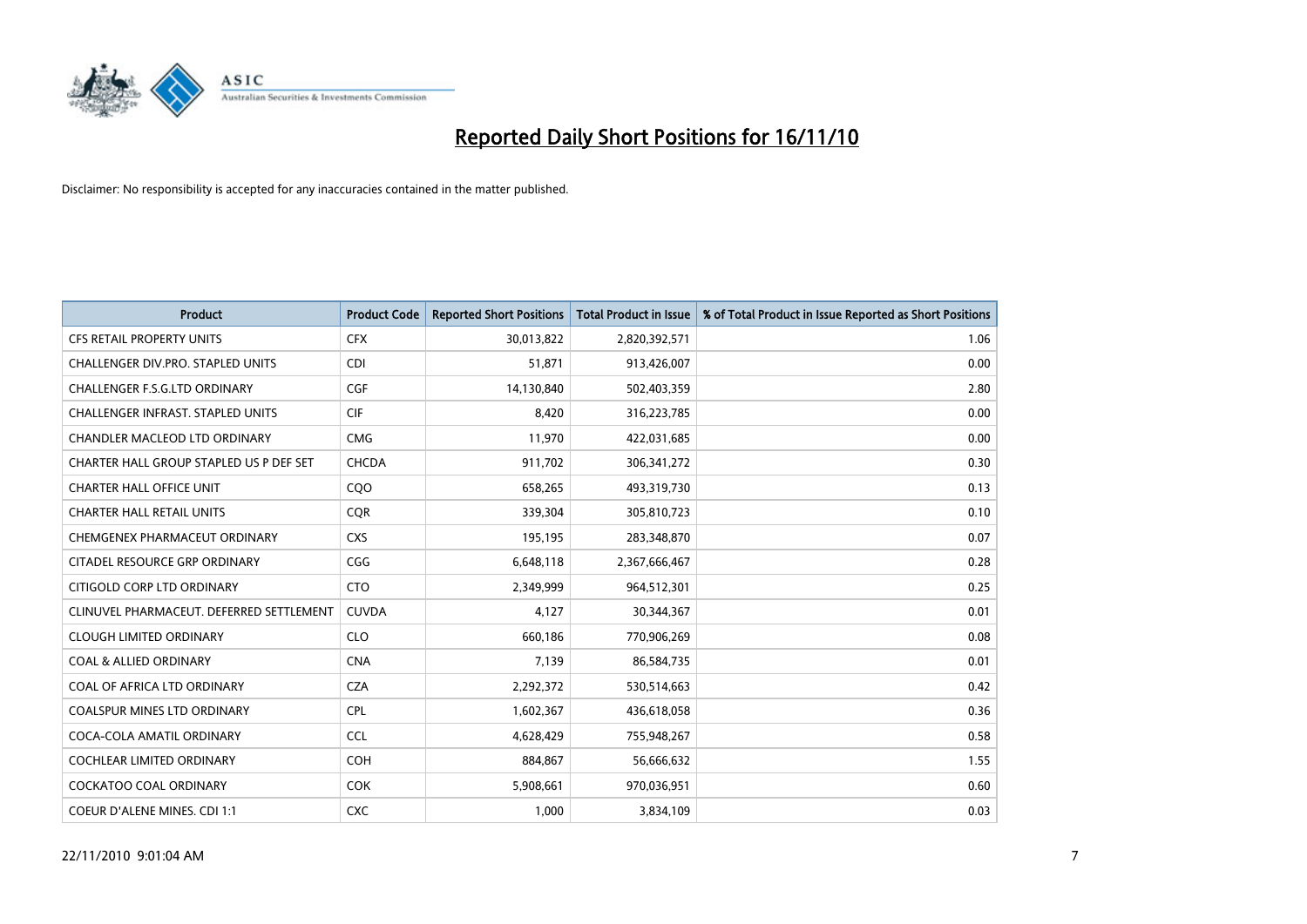

| <b>Product</b>                           | <b>Product Code</b> | <b>Reported Short Positions</b> | Total Product in Issue | % of Total Product in Issue Reported as Short Positions |
|------------------------------------------|---------------------|---------------------------------|------------------------|---------------------------------------------------------|
| <b>COFFEY INTERNATIONAL ORDINARY</b>     | <b>COF</b>          | 25,355                          | 130,211,293            | 0.02                                                    |
| COMMONWEALTH BANK, ORDINARY              | <b>CBA</b>          | 14,423,162                      | 1,548,882,074          | 0.90                                                    |
| <b>COMMONWEALTH PROP ORDINARY UNITS</b>  | <b>CPA</b>          | 15,043,224                      | 2,012,803,230          | 0.77                                                    |
| <b>COMPASS RESOURCES ORDINARY</b>        | <b>CMR</b>          | 101,480                         | 147,402,920            | 0.07                                                    |
| <b>COMPUTERSHARE LTD ORDINARY</b>        | <b>CPU</b>          | 3,274,459                       | 555,664,059            | 0.59                                                    |
| <b>CONNECTEAST GROUP STAPLED</b>         | <b>CEU</b>          | 32,030,415                      | 3,940,145,951          | 0.80                                                    |
| CONQUEST MINING ORDINARY                 | <b>COT</b>          | 212,510                         | 532,320,600            | 0.04                                                    |
| CONSOLIDATED MEDIA, ORDINARY             | <b>CMJ</b>          | 2,110,360                       | 561,834,996            | 0.37                                                    |
| CONTANGO MICROCAP ORDINARY               | <b>CTN</b>          | 7,500                           | 151,458,972            | 0.00                                                    |
| <b>COOPER ENERGY LTD ORDINARY</b>        | <b>COE</b>          | 192,473                         | 292,576,001            | 0.07                                                    |
| <b>COPPER STRIKE LTD ORDINARY</b>        | <b>CSE</b>          | 714                             | 129,455,571            | 0.00                                                    |
| <b>COUNT FINANCIAL ORDINARY</b>          | COU                 | 710,854                         | 261,968,742            | 0.28                                                    |
| <b>CRANE GROUP LIMITED ORDINARY</b>      | <b>CRG</b>          | 3,066,342                       | 79,110,667             | 3.86                                                    |
| <b>CROMWELL GROUP STAPLED SECURITIES</b> | <b>CMW</b>          | 3,570,762                       | 909,626,240            | 0.39                                                    |
| <b>CROWN LIMITED ORDINARY</b>            | <b>CWN</b>          | 2,182,979                       | 754,131,800            | 0.29                                                    |
| <b>CSG LIMITED ORDINARY</b>              | <b>CSV</b>          | 1,764,012                       | 244,864,695            | 0.72                                                    |
| <b>CSL LIMITED ORDINARY</b>              | <b>CSL</b>          | 6,472,241                       | 548,912,102            | 1.17                                                    |
| <b>CSR LIMITED ORDINARY</b>              | <b>CSR</b>          | 5,948,360                       | 1,517,909,514          | 0.40                                                    |
| <b>CUDECO LIMITED ORDINARY</b>           | CDU                 | 1,098,233                       | 145,412,643            | 0.75                                                    |
| <b>CUSTOMERS LIMITED ORDINARY</b>        | <b>CUS</b>          | 63,349                          | 134,869,357            | 0.04                                                    |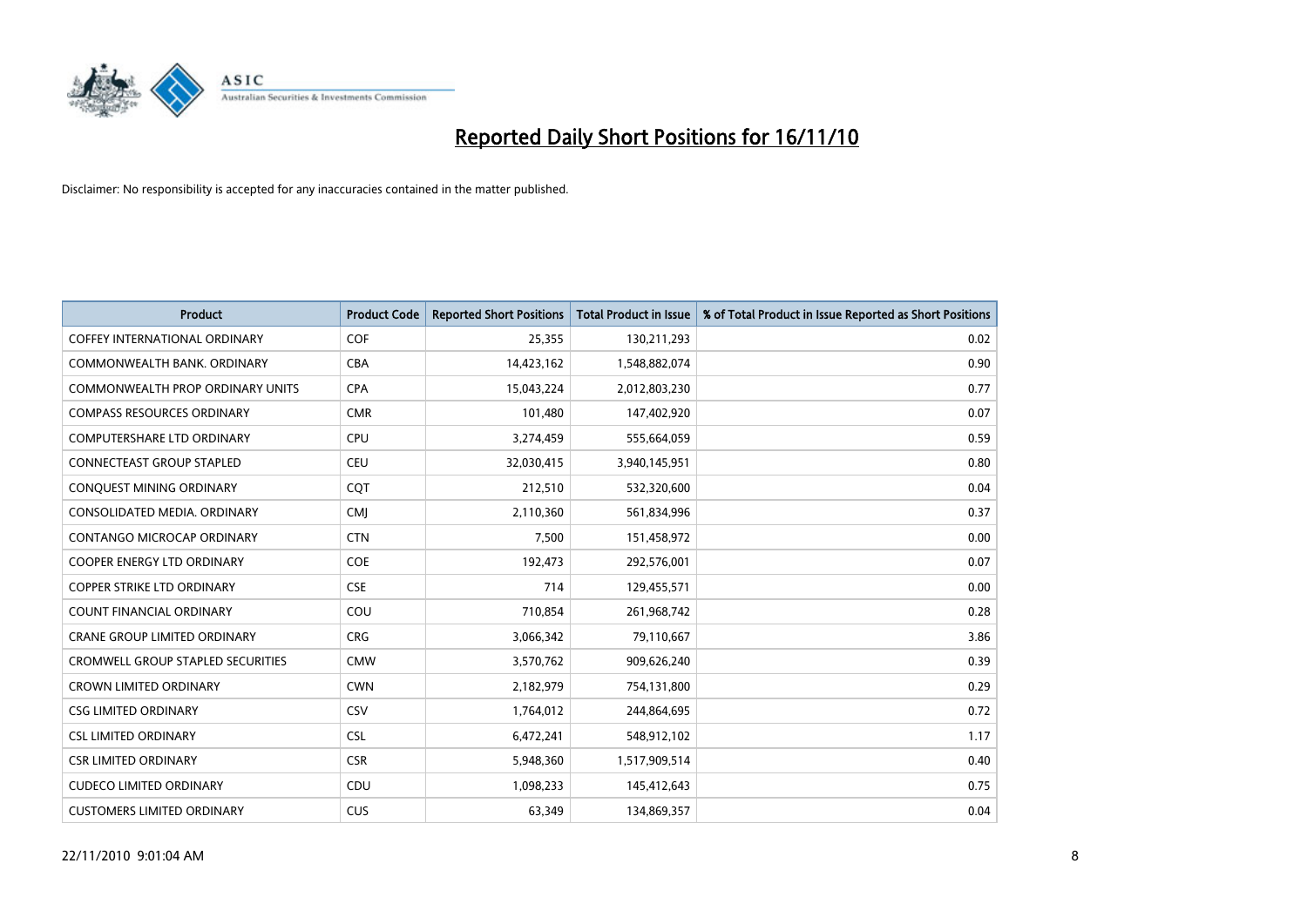

| Product                              | <b>Product Code</b> | <b>Reported Short Positions</b> | Total Product in Issue | % of Total Product in Issue Reported as Short Positions |
|--------------------------------------|---------------------|---------------------------------|------------------------|---------------------------------------------------------|
| DART ENERGY LTD ORDINARY             | <b>DTE</b>          | 1,915,919                       | 538,188,184            | 0.36                                                    |
| DATA#3 LIMITED ORDINARY              | <b>DTL</b>          | 380                             | 15,397,495             | 0.00                                                    |
| DAVID JONES LIMITED ORDINARY         | <b>DJS</b>          | 14,556,518                      | 514,034,694            | 2.84                                                    |
| <b>DECMIL GROUP LIMITED ORDINARY</b> | <b>DCG</b>          | 17,397                          | 123,804,568            | 0.01                                                    |
| DEEP YELLOW LIMITED ORDINARY         | <b>DYL</b>          | 98.246                          | 1,125,814,458          | 0.01                                                    |
| DEVINE LIMITED ORDINARY              | <b>DVN</b>          | 1,000                           | 634,918,223            | 0.00                                                    |
| DEXUS PROPERTY GROUP STAPLED UNITS   | <b>DXS</b>          | 16,293,945                      | 4,839,024,176          | 0.33                                                    |
| DISCOVERY METALS LTD ORDINARY        | <b>DML</b>          | 2,598,412                       | 347,502,585            | 0.74                                                    |
| DOMINION MINING ORDINARY             | <b>DOM</b>          | 61,102                          | 103,520,259            | 0.06                                                    |
| DOMINO PIZZA ENTERPR ORDINARY        | <b>DMP</b>          | 3                               | 68,407,674             | 0.00                                                    |
| DOWNER EDI LIMITED ORDINARY          | <b>DOW</b>          | 2,884,801                       | 343,178,483            | 0.83                                                    |
| DUET GROUP STAPLED US PROHIBIT.      | <b>DUE</b>          | 1,611,399                       | 887,304,690            | 0.17                                                    |
| DULUXGROUP LIMITED ORDINARY          | <b>DLX</b>          | 228,975                         | 366,992,120            | 0.05                                                    |
| DYESOL LIMITED ORDINARY              | <b>DYE</b>          | 340,000                         | 143,379,333            | 0.24                                                    |
| <b>EASTERN STAR GAS ORDINARY</b>     | <b>ESG</b>          | 4,973,307                       | 991,567,041            | 0.49                                                    |
| EDT RETAIL TRUST UNITS               | EDT                 | 99,457                          | 4,700,290,868          | 0.00                                                    |
| <b>ELDERS LIMITED ORDINARY</b>       | <b>ELD</b>          | 20,178,034                      | 448,598,480            | 4.49                                                    |
| ELDORADO GOLD CORP CDI 1:1           | EAU                 | 18,434                          | 20,934,663             | 0.08                                                    |
| ELIXIR PETROLEUM LTD ORDINARY        | <b>EXR</b>          | 324,400                         | 188,988,472            | 0.17                                                    |
| <b>EMECO HOLDINGS ORDINARY</b>       | EHL                 | 45,955                          | 631,237,586            | 0.00                                                    |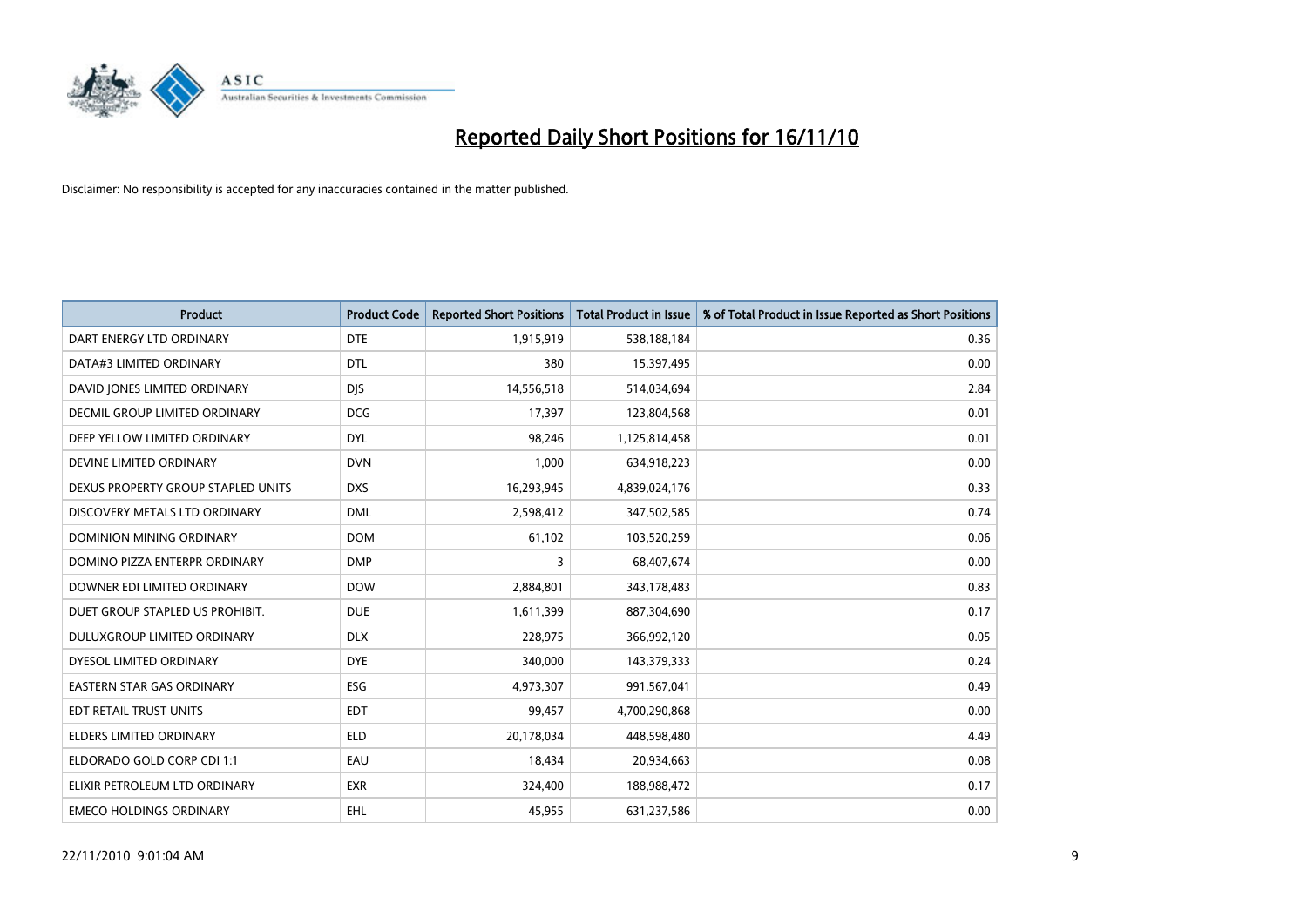

| <b>Product</b>                            | <b>Product Code</b> | <b>Reported Short Positions</b> | <b>Total Product in Issue</b> | % of Total Product in Issue Reported as Short Positions |
|-------------------------------------------|---------------------|---------------------------------|-------------------------------|---------------------------------------------------------|
| <b>ENERGY RESOURCES ORDINARY 'A'</b>      | <b>ERA</b>          | 2,087,908                       | 190,737,934                   | 1.10                                                    |
| ENERGY WORLD CORPOR. ORDINARY             | <b>EWC</b>          | 9,576,573                       | 1,561,166,672                 | 0.61                                                    |
| <b>ENTEK ENERGY LTD ORDINARY</b>          | <b>ETE</b>          | 489.903                         | 287,692,535                   | 0.17                                                    |
| <b>ENTELLECT SOLUTIONS ORDINARY</b>       | <b>ESN</b>          | 464,050                         | 1,740,334,200                 | 0.03                                                    |
| <b>ENVESTRA LIMITED ORDINARY</b>          | <b>ENV</b>          | 1,488,437                       | 1,430,398,609                 | 0.10                                                    |
| EQUINOX MINERALS LTD CHESS DEPOSITARY INT | EQN                 | 6,467,936                       | 707,868,211                   | 0.90                                                    |
| <b>EVEREST FINANCIAL ORDINARY</b>         | <b>EFG</b>          | 4.300                           | 251,442,316                   | 0.00                                                    |
| <b>EXTRACT RESOURCES ORDINARY</b>         | <b>EXT</b>          | 947,416                         | 243,302,298                   | 0.41                                                    |
| FAIRFAX MEDIA LTD ORDINARY                | <b>FXI</b>          | 288,969,758                     | 2,351,955,725                 | 12.30                                                   |
| <b>FANTASTIC HOLDINGS ORDINARY</b>        | <b>FAN</b>          | 3,000                           | 102,693,495                   | 0.00                                                    |
| <b>FAR LTD ORDINARY</b>                   | <b>FAR</b>          | 410,000                         | 658,232,784                   | 0.06                                                    |
| FERRAUS LIMITED ORDINARY                  | <b>FRS</b>          | 370                             | 205,700,890                   | 0.00                                                    |
| FISHER & PAYKEL APP. ORDINARY             | <b>FPA</b>          | 10,181,197                      | 724,235,162                   | 1.41                                                    |
| FISHER & PAYKEL H. ORDINARY               | <b>FPH</b>          | 2,053,836                       | 517,444,890                   | 0.39                                                    |
| FKP PROPERTY GROUP STAPLED SECURITIES     | <b>FKP</b>          | 4,069,404                       | 1,174,033,185                 | 0.35                                                    |
| FLEETWOOD CORP ORDINARY                   | <b>FWD</b>          | 62,492                          | 57,278,146                    | 0.10                                                    |
| FLETCHER BUILDING ORDINARY                | <b>FBU</b>          | 565,064                         | 611,250,393                   | 0.08                                                    |
| FLEXIGROUP LIMITED ORDINARY               | <b>FXL</b>          | 25,626                          | 275,472,492                   | 0.01                                                    |
| <b>FLIGHT CENTRE ORDINARY</b>             | <b>FLT</b>          | 2,680,445                       | 99,787,921                    | 2.68                                                    |
| <b>FLINDERS MINES LTD ORDINARY</b>        | <b>FMS</b>          | 20,946,166                      | 1,820,149,571                 | 1.15                                                    |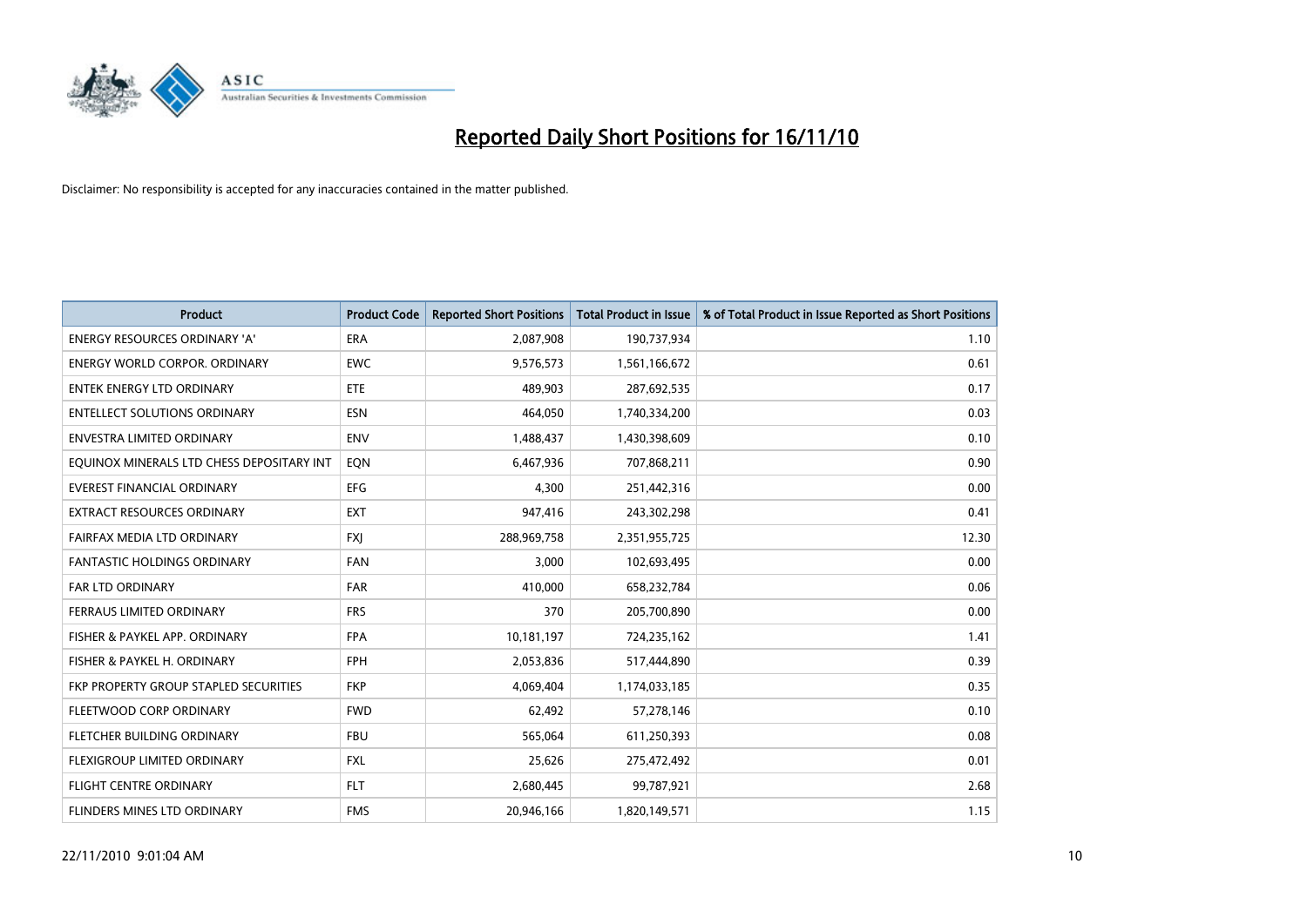

| <b>Product</b>                            | <b>Product Code</b> | <b>Reported Short Positions</b> | Total Product in Issue | % of Total Product in Issue Reported as Short Positions |
|-------------------------------------------|---------------------|---------------------------------|------------------------|---------------------------------------------------------|
| <b>FORGE GROUP LIMITED ORDINARY</b>       | FGE                 | 1,301                           | 82,314,014             | 0.00                                                    |
| FORTE ENERGY NL ORDINARY                  | <b>FTE</b>          | 2,658,986                       | 580,658,031            | 0.46                                                    |
| FORTESCUE METALS GRP ORDINARY             | <b>FMG</b>          | 10,259,639                      | 3,111,617,738          | 0.30                                                    |
| <b>FOSTER'S GROUP ORDINARY</b>            | <b>FGL</b>          | 3,497,271                       | 1,930,723,313          | 0.19                                                    |
| FTD CORPORATION ORDINARY                  | <b>FTD</b>          | 8,088                           | 100,421,069            | 0.01                                                    |
| <b>FUNTASTIC LIMITED ORDINARY</b>         | <b>FUN</b>          | 322,528                         | 340,997,682            | 0.09                                                    |
| <b>G.U.D. HOLDINGS ORDINARY</b>           | GUD                 | 162,995                         | 68,426,721             | 0.23                                                    |
| <b>GALAXY RESOURCES ORDINARY</b>          | GXY                 | 458,263                         | 191,903,358            | 0.23                                                    |
| <b>GEODYNAMICS LIMITED ORDINARY</b>       | GDY                 | 264,202                         | 292,840,219            | 0.09                                                    |
| <b>GINDALBIE METALS LTD ORDINARY</b>      | GBG                 | 10,078,159                      | 850,108,099            | 1.18                                                    |
| <b>GIRALIA RESOURCES NL ORDINARY</b>      | <b>GIR</b>          | 295,189                         | 181,160,170            | 0.16                                                    |
| <b>GLOBAL MINING ORDINARY</b>             | <b>GMI</b>          | 8,951                           | 191,820,968            | 0.00                                                    |
| <b>GLOBAL PETROLEUM ORDINARY</b>          | GBP                 | 21,594                          | 174,444,787            | 0.01                                                    |
| <b>GLOUCESTER COAL ORDINARY</b>           | GCL                 | 255,053                         | 140,447,062            | 0.18                                                    |
| <b>GME RESOURCES LTD ORDINARY</b>         | <b>GME</b>          | 800                             | 302,352,750            | 0.00                                                    |
| <b>GOLDEN GATE PETROL ORDINARY</b>        | GGP                 | 11,538                          | 1,067,159,955          | 0.00                                                    |
| <b>GOLDEN WEST RESOURCE ORDINARY</b>      | <b>GWR</b>          | 1,617                           | 164,606,127            | 0.00                                                    |
| <b>GOODMAN FIELDER, ORDINARY</b>          | <b>GFF</b>          | 10,040,839                      | 1,380,386,438          | 0.73                                                    |
| <b>GOODMAN GROUP STAPLED US PROHIBIT.</b> | <b>GMG</b>          | 4,705,175                       | 6,369,751,394          | 0.07                                                    |
| <b>GPT GROUP STAPLED SEC.</b>             | <b>GPT</b>          | 11,379,223                      | 1,855,529,431          | 0.59                                                    |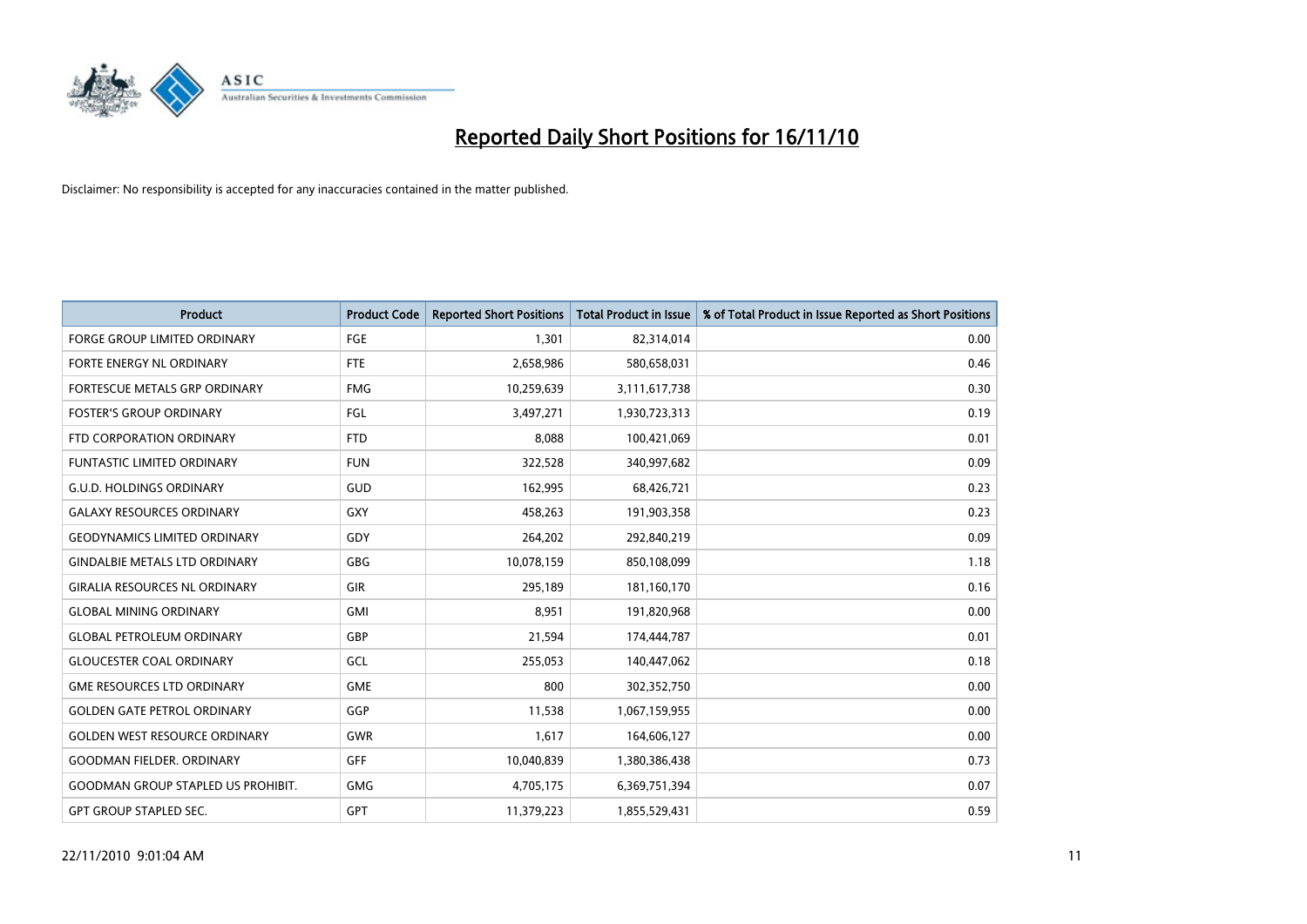

| Product                                          | <b>Product Code</b> | <b>Reported Short Positions</b> | <b>Total Product in Issue</b> | % of Total Product in Issue Reported as Short Positions |
|--------------------------------------------------|---------------------|---------------------------------|-------------------------------|---------------------------------------------------------|
| <b>GRAINCORP LIMITED A CLASS ORDINARY</b>        | <b>GNC</b>          | 197,132                         | 198,318,900                   | 0.10                                                    |
| <b>GRANGE RESOURCES, ORDINARY</b>                | <b>GRR</b>          | 1,497,076                       | 1,152,077,403                 | 0.13                                                    |
| <b>GREENLAND MIN EN LTD ORDINARY</b>             | GGG                 | 688,385                         | 266,879,502                   | 0.25                                                    |
| <b>GRYPHON MINERALS LTD ORDINARY</b>             | <b>GRY</b>          | 93,652                          | 289,272,058                   | 0.03                                                    |
| <b>GUINNESS PEAT GROUP. CHESS DEPOSITARY INT</b> | GPG                 | 55                              | 304,490,416                   | 0.00                                                    |
| <b>GUNNS LIMITED ORDINARY</b>                    | <b>GNS</b>          | 20,652,703                      | 806,734,892                   | 2.55                                                    |
| <b>GWA GROUP LTD ORDINARY</b>                    | <b>GWA</b>          | 4,213,647                       | 301,102,514                   | 1.40                                                    |
| <b>HARVEY NORMAN ORDINARY</b>                    | <b>HVN</b>          | 31,849,426                      | 1,062,316,784                 | 3.01                                                    |
| HASTIE GROUP LIMITED ORDINARY                    | <b>HST</b>          | 644,316                         | 239,716,924                   | 0.26                                                    |
| HASTINGS DIVERSIFIED STAPLED SECURITY            | <b>HDF</b>          | 120,502                         | 518,300,758                   | 0.01                                                    |
| <b>HEARTWARE INT INC CDI 35:1</b>                | <b>HIN</b>          | 272,008                         | 66,059,280                    | 0.41                                                    |
| <b>HENDERSON GROUP CDI 1:1</b>                   | <b>HGG</b>          | 7,630,079                       | 560,588,825                   | 1.35                                                    |
| HFA HOLDINGS LIMITED ORDINARY                    | <b>HFA</b>          | 1,847,937                       | 469,330,170                   | 0.39                                                    |
| <b>HIGHLANDS PACIFIC ORDINARY</b>                | <b>HIG</b>          | 2,382,805                       | 685,407,148                   | 0.35                                                    |
| HILLGROVE RES LTD ORDINARY                       | <b>HGO</b>          | 2,827,244                       | 540,803,911                   | 0.52                                                    |
| HILLS HOLDINGS LTD ORDINARY                      | <b>HIL</b>          | 1,685,922                       | 248,676,841                   | 0.67                                                    |
| HORIZON OIL LIMITED ORDINARY                     | <b>HZN</b>          | 2,407,792                       | 1,130,311,515                 | 0.21                                                    |
| HUNNU COAL LIMITED ORDINARY                      | <b>HUN</b>          | 185,500                         | 148,690,002                   | 0.13                                                    |
| <b>ICON ENERGY LIMITED ORDINARY</b>              | <b>ICN</b>          | 67,000                          | 439,801,394                   | 0.02                                                    |
| <b>IINET LIMITED ORDINARY</b>                    | <b>IIN</b>          | 1,354,281                       | 151,963,119                   | 0.88                                                    |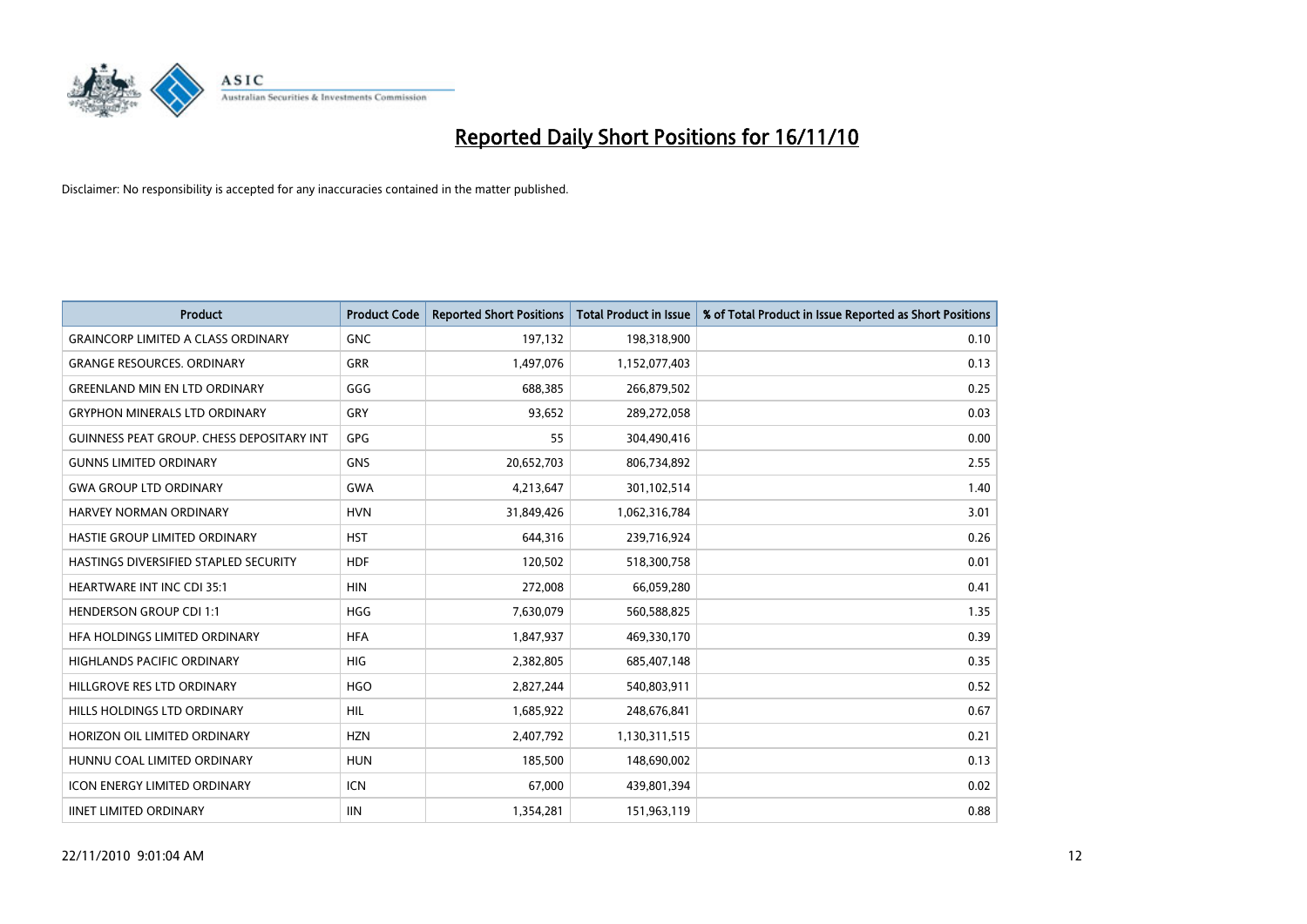

| <b>Product</b>                           | <b>Product Code</b> | <b>Reported Short Positions</b> | <b>Total Product in Issue</b> | % of Total Product in Issue Reported as Short Positions |
|------------------------------------------|---------------------|---------------------------------|-------------------------------|---------------------------------------------------------|
| <b>ILUKA RESOURCES ORDINARY</b>          | ILU                 | 4,675,934                       | 418,700,517                   | 1.08                                                    |
| IMF (AUSTRALIA) LTD ORDINARY             | <b>IMF</b>          | 330.476                         | 122,496,819                   | 0.27                                                    |
| <b>IMX RESOURCES LTD ORDINARY</b>        | <b>IXR</b>          | 20,000                          | 262,552,803                   | 0.01                                                    |
| <b>INCITEC PIVOT ORDINARY</b>            | IPL                 | 1,999,071                       | 1,628,730,107                 | 0.11                                                    |
| <b>INDAGO RESOURCES LTD ORDINARY</b>     | IDG                 | 8,179                           | 78,383,343                    | 0.01                                                    |
| <b>INDEPENDENCE GROUP ORDINARY</b>       | <b>IGO</b>          | 202,517                         | 114,063,539                   | 0.17                                                    |
| INDOPHIL RESOURCES ORDINARY              | <b>IRN</b>          | 376,494                         | 471,445,763                   | 0.08                                                    |
| INDUSTREA LIMITED DEFERRED SETTLEMENT    | <b>IDLDA</b>        | 109,518                         | 363,882,058                   | 0.03                                                    |
| <b>INFIGEN ENERGY STAPLED SECURITIES</b> | <b>IFN</b>          | 9,302,339                       | 761,222,569                   | 1.21                                                    |
| ING INDUSTRIAL FUND UNITS                | <b>IIF</b>          | 3,268,837                       | 2,592,249,647                 | 0.12                                                    |
| ING OFFICE FUND STAPLED SECURITIES       | <b>IOF</b>          | 2,738,180                       | 2,729,071,212                 | 0.10                                                    |
| ING RE COM GROUP STAPLED SECURITIES      | ILF.                | 9,075                           | 441,029,194                   | 0.00                                                    |
| INNAMINCKA PETROLEUM ORDINARY            | <b>INP</b>          | 104,048                         | 261,548,890                   | 0.04                                                    |
| <b>INSURANCE AUSTRALIA ORDINARY</b>      | IAG                 | 4,512,120                       | 2,078,994,021                 | 0.21                                                    |
| INTEGRA MINING LTD, ORDINARY             | <b>IGR</b>          | 1,615,514                       | 755,792,394                   | 0.20                                                    |
| <b>INTOLL GROUP STAPLED SECURITIES</b>   | <b>ITO</b>          | 3,989,856                       | 2,261,732,048                 | 0.17                                                    |
| <b>INTREPID MINES ORDINARY</b>           | <b>IAU</b>          | 1,049,634                       | 432,892,863                   | 0.23                                                    |
| <b>INVOCARE LIMITED ORDINARY</b>         | <b>IVC</b>          | 815,984                         | 102,421,288                   | 0.80                                                    |
| <b>ION LIMITED ORDINARY</b>              | <b>ION</b>          | 164,453                         | 256,365,105                   | 0.06                                                    |
| <b>IOOF HOLDINGS LTD ORDINARY</b>        | IFL.                | 1,554,008                       | 229,794,395                   | 0.68                                                    |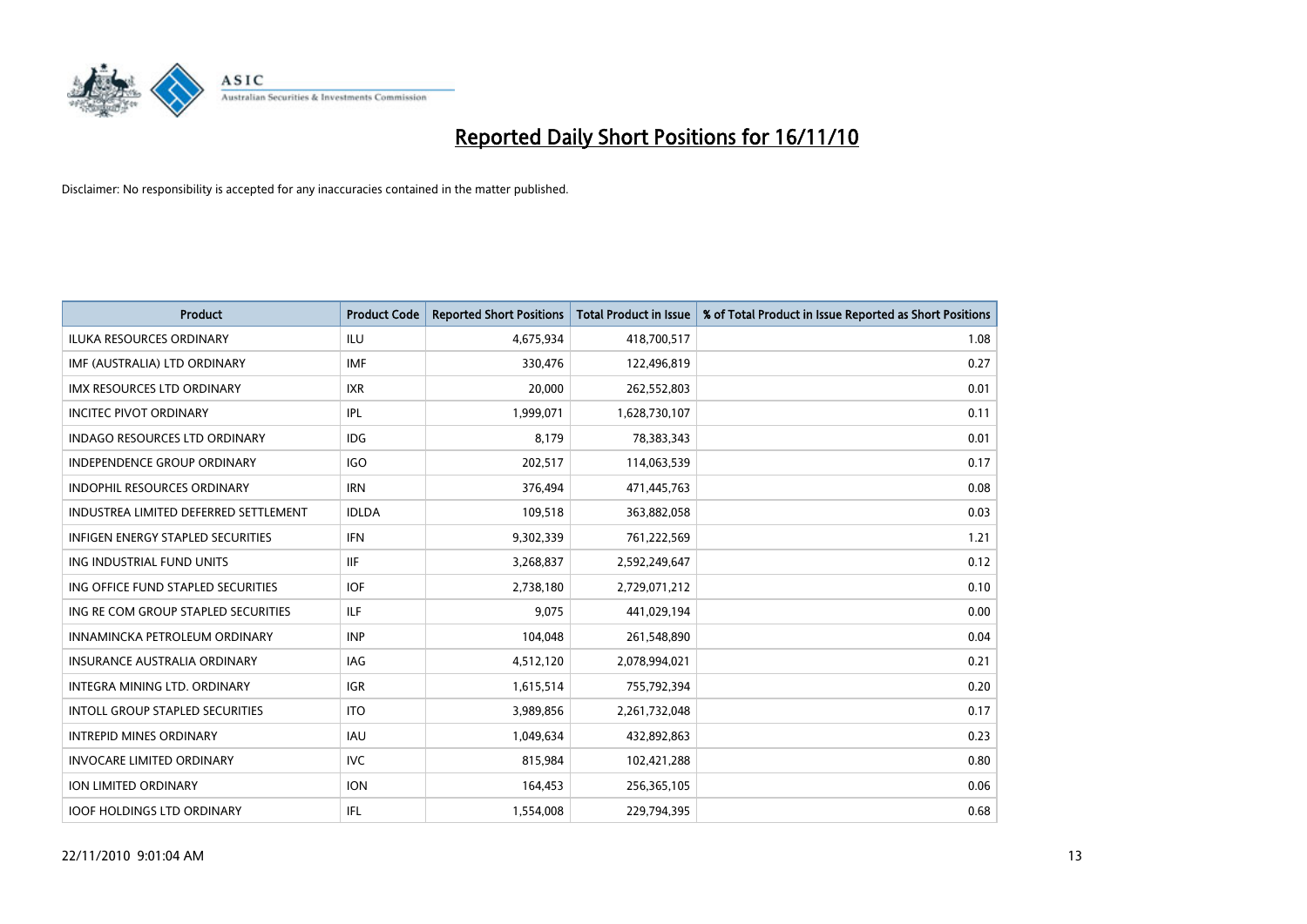

| <b>Product</b>                                  | <b>Product Code</b> | <b>Reported Short Positions</b> | <b>Total Product in Issue</b> | % of Total Product in Issue Reported as Short Positions |
|-------------------------------------------------|---------------------|---------------------------------|-------------------------------|---------------------------------------------------------|
| <b>IRESS MARKET TECH. ORDINARY</b>              | <b>IRE</b>          | 2,030,770                       | 126,018,142                   | 1.61                                                    |
| <b>IRON ORE HOLDINGS ORDINARY</b>               | <b>IOH</b>          | 14,525                          | 135,482,449                   | 0.01                                                    |
| ISHARES GLOBAL 100 CDI 1:1                      | <b>IOO</b>          | 13,948                          | 10,600,000                    | 0.13                                                    |
| ISHARES MSCI EAFE CDI 1:1                       | <b>IVE</b>          | 75,419                          | 590,400,000                   | 0.01                                                    |
| <b>ISOFT GROUP LIMITED ORDINARY</b>             | <b>ISF</b>          | 19,753,967                      | 1,070,595,874                 | 1.84                                                    |
| <b>IVANHOE AUSTRALIA ORDINARY</b>               | <b>IVA</b>          | 149,485                         | 418,083,853                   | 0.03                                                    |
| <b>JABIRU METALS LTD ORDINARY</b>               | <b>JML</b>          | 20,477                          | 552,619,180                   | 0.00                                                    |
| <b>JAMES HARDIE INDUST CHESS DEPOSITARY INT</b> | <b>IHX</b>          | 10,933,892                      | 435,772,324                   | 2.50                                                    |
| <b>JAMESON RESOURCES ORDINARY</b>               | <b>JAL</b>          | 1,600,000                       | 63,885,910                    | 2.50                                                    |
| <b>JB HI-FI LIMITED ORDINARY</b>                | <b>IBH</b>          | 10,377,662                      | 109,217,278                   | 9.52                                                    |
| KAGARA LTD ORDINARY                             | KZL                 | 3,575,494                       | 707,789,717                   | 0.50                                                    |
| KAROON GAS AUSTRALIA ORDINARY                   | <b>KAR</b>          | 636,739                         | 217,295,769                   | 0.28                                                    |
| KATHMANDU HOLD LTD ORDINARY                     | <b>KMD</b>          | 617,820                         | 200,000,000                   | 0.30                                                    |
| <b>KEYBRIDGE CAPITAL ORDINARY</b>               | <b>KBC</b>          | 5,999                           | 172,070,564                   | 0.00                                                    |
| KIMBERLEY METALS LTD ORDINARY                   | <b>KBL</b>          | 2,609                           | 115,216,206                   | 0.00                                                    |
| KINGSGATE CONSOLID. ORDINARY                    | <b>KCN</b>          | 1,558,594                       | 101,087,786                   | 1.53                                                    |
| KULA GOLD LIMITED ORDINARY                      | <b>KGD</b>          | 185,200                         | 91,726,569                    | 0.20                                                    |
| LEIGHTON HOLDINGS ORDINARY                      | LEI                 | 4,634,409                       | 300,869,799                   | 1.52                                                    |
| LEND LEASE GROUP UNIT/ORD STAPLED               | <b>LLC</b>          | 939,298                         | 565,558,754                   | 0.17                                                    |
| LINC ENERGY LTD ORDINARY                        | <b>LNC</b>          | 1,245,104                       | 497.085.405                   | 0.25                                                    |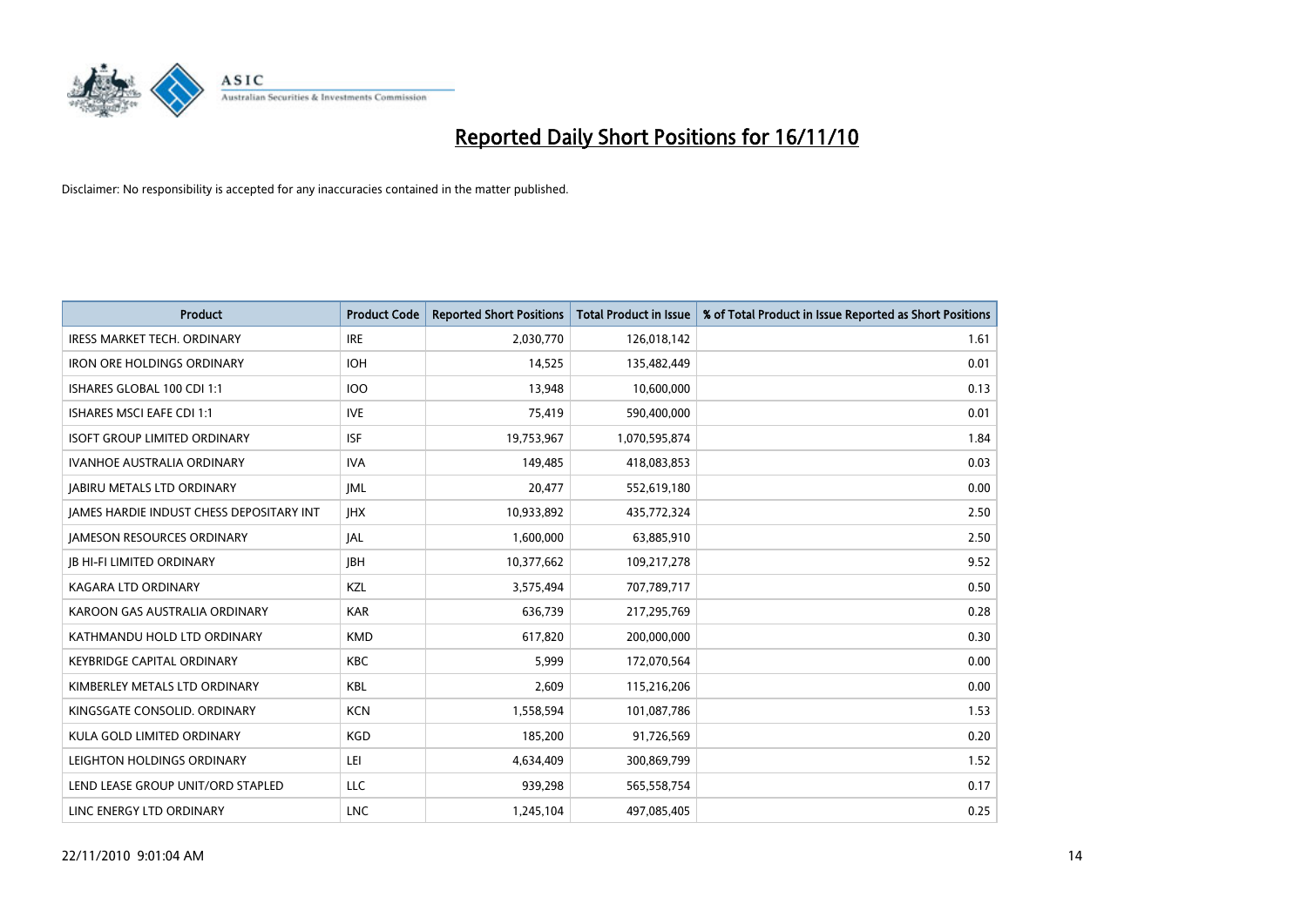

| Product                               | <b>Product Code</b> | <b>Reported Short Positions</b> | <b>Total Product in Issue</b> | % of Total Product in Issue Reported as Short Positions |
|---------------------------------------|---------------------|---------------------------------|-------------------------------|---------------------------------------------------------|
| LIQUEFIED NATURAL ORDINARY            | LNG                 | 6,203                           | 213,339,015                   | 0.00                                                    |
| LYNAS CORPORATION ORDINARY            | <b>LYC</b>          | 18,667,665                      | 1,656,999,093                 | 1.11                                                    |
| MAC SERVICES (THE) ORDINARY           | <b>MSL</b>          | 135,425                         | 165,966,692                   | 0.08                                                    |
| MACA LIMITED ORDINARY                 | <b>MLD</b>          | 16,600                          | 150,000,000                   | 0.01                                                    |
| MACARTHUR COAL ORDINARY               | <b>MCC</b>          | 1,395,460                       | 299,476,903                   | 0.46                                                    |
| <b>MACMAHON HOLDINGS ORDINARY</b>     | <b>MAH</b>          | 1,612,440                       | 733,711,705                   | 0.22                                                    |
| MACQ ATLAS ROADS GRP ORDINARY STAPLED | <b>MOA</b>          | 817.824                         | 452,345,907                   | 0.17                                                    |
| MACQUARIE GROUP LTD ORDINARY          | MQG                 | 3,835,229                       | 345,648,642                   | 1.09                                                    |
| <b>MANTRA RESOURCES ORDINARY</b>      | <b>MRU</b>          | 436,237                         | 130,229,188                   | 0.34                                                    |
| MAP GROUP STAPLED US PROHIBIT.        | <b>MAP</b>          | 1,110,398                       | 1,861,210,782                 | 0.05                                                    |
| MARENGO MINING ORDINARY               | <b>MGO</b>          | 20,683                          | 738,810,863                   | 0.00                                                    |
| <b>MARION ENERGY ORDINARY</b>         | MAE                 | 356,694                         | 429,822,043                   | 0.08                                                    |
| MCMILLAN SHAKESPEARE ORDINARY         | <b>MMS</b>          | 179,611                         | 67,849,516                    | 0.26                                                    |
| <b>MCPHERSON'S LTD ORDINARY</b>       | <b>MCP</b>          | 17,941                          | 71,651,758                    | 0.02                                                    |
| MEDUSA MINING LTD ORDINARY            | <b>MML</b>          | 1,170,633                       | 187,793,911                   | 0.61                                                    |
| MELBOURNE IT LIMITED ORDINARY         | <b>MLB</b>          | 147,283                         | 80,029,955                    | 0.18                                                    |
| MEO AUSTRALIA LTD ORDINARY            | <b>MEO</b>          | 344,911                         | 477,220,955                   | 0.07                                                    |
| MERMAID MARINE ORDINARY               | <b>MRM</b>          | 166,522                         | 202,182,138                   | 0.08                                                    |
| MESOBLAST LIMITED ORDINARY            | <b>MSB</b>          | 22,543                          | 158,140,556                   | 0.01                                                    |
| METALS X LIMITED ORDINARY             | <b>MLX</b>          | 326.940                         | 1,365,661,782                 | 0.03                                                    |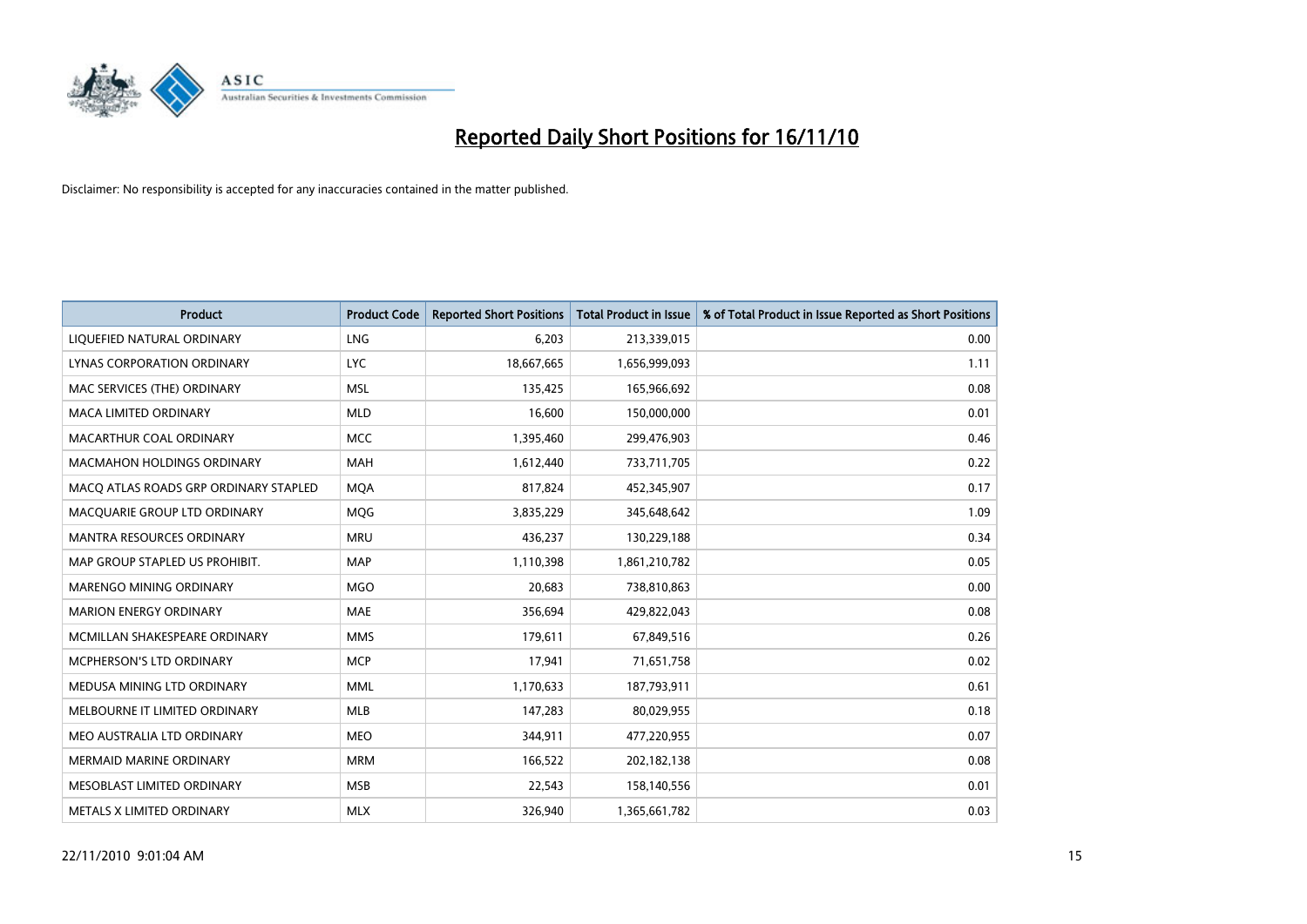

| Product                           | <b>Product Code</b> | <b>Reported Short Positions</b> | Total Product in Issue | % of Total Product in Issue Reported as Short Positions |
|-----------------------------------|---------------------|---------------------------------|------------------------|---------------------------------------------------------|
| METCASH LIMITED ORDINARY          | <b>MTS</b>          | 21,099,373                      | 768,719,951            | 2.73                                                    |
| METGASCO LIMITED ORDINARY         | <b>MEL</b>          | 235,435                         | 250,803,468            | 0.09                                                    |
| METMINCO LIMITED ORDINARY         | <b>MNC</b>          | 350,000                         | 836,622,979            | 0.04                                                    |
| MICLYN EXP OFFSHR ORDINARY        | <b>MIO</b>          | 227,085                         | 271,700,000            | 0.08                                                    |
| MINARA RESOURCES ORDINARY         | <b>MRE</b>          | 5,166,618                       | 1,167,783,517          | 0.43                                                    |
| MINCOR RESOURCES NL ORDINARY      | <b>MCR</b>          | 295,734                         | 200,608,804            | 0.14                                                    |
| MINERAL DEPOSITS ORDINARY         | <b>MDL</b>          | 817,706                         | 606,941,673            | 0.13                                                    |
| MINERAL RESOURCES. ORDINARY       | <b>MIN</b>          | 816,344                         | 168,029,485            | 0.47                                                    |
| MIRABELA NICKEL LTD ORDINARY      | <b>MBN</b>          | 11,885,902                      | 491,561,237            | 2.41                                                    |
| MIRVAC GROUP STAPLED SECURITIES   | <b>MGR</b>          | 2,970,500                       | 3,415,819,357          | 0.08                                                    |
| MITCHELL COMMUNITCA. ORDINARY     | <b>MCU</b>          | 1,316,057                       | 302,029,237            | 0.44                                                    |
| MOLOPO ENERGY LTD ORDINARY        | <b>MPO</b>          | 1,805,850                       | 250,972,584            | 0.71                                                    |
| MONADELPHOUS GROUP ORDINARY       | <b>MND</b>          | 487,944                         | 87,521,827             | 0.55                                                    |
| MORTGAGE CHOICE LTD ORDINARY      | <b>MOC</b>          | 14,959                          | 119,948,255            | 0.01                                                    |
| <b>MOUNT GIBSON IRON ORDINARY</b> | <b>MGX</b>          | 3,462,750                       | 1,082,570,693          | 0.31                                                    |
| MURCHISON METALS LTD ORDINARY     | <b>MMX</b>          | 8,353,770                       | 435,884,268            | 1.92                                                    |
| MYER HOLDINGS LTD ORDINARY        | <b>MYR</b>          | 21,896,526                      | 581,617,884            | 3.76                                                    |
| MYSTATE LIMITED ORDINARY          | <b>MYS</b>          | 1,400                           | 67,439,158             | 0.00                                                    |
| NATIONAL AUST, BANK ORDINARY      | <b>NAB</b>          | 8,793,827                       | 2,133,340,708          | 0.40                                                    |
| NATURAL FUEL LIMITED ORDINARY     | <b>NFL</b>          |                                 | 721,912                | 0.00                                                    |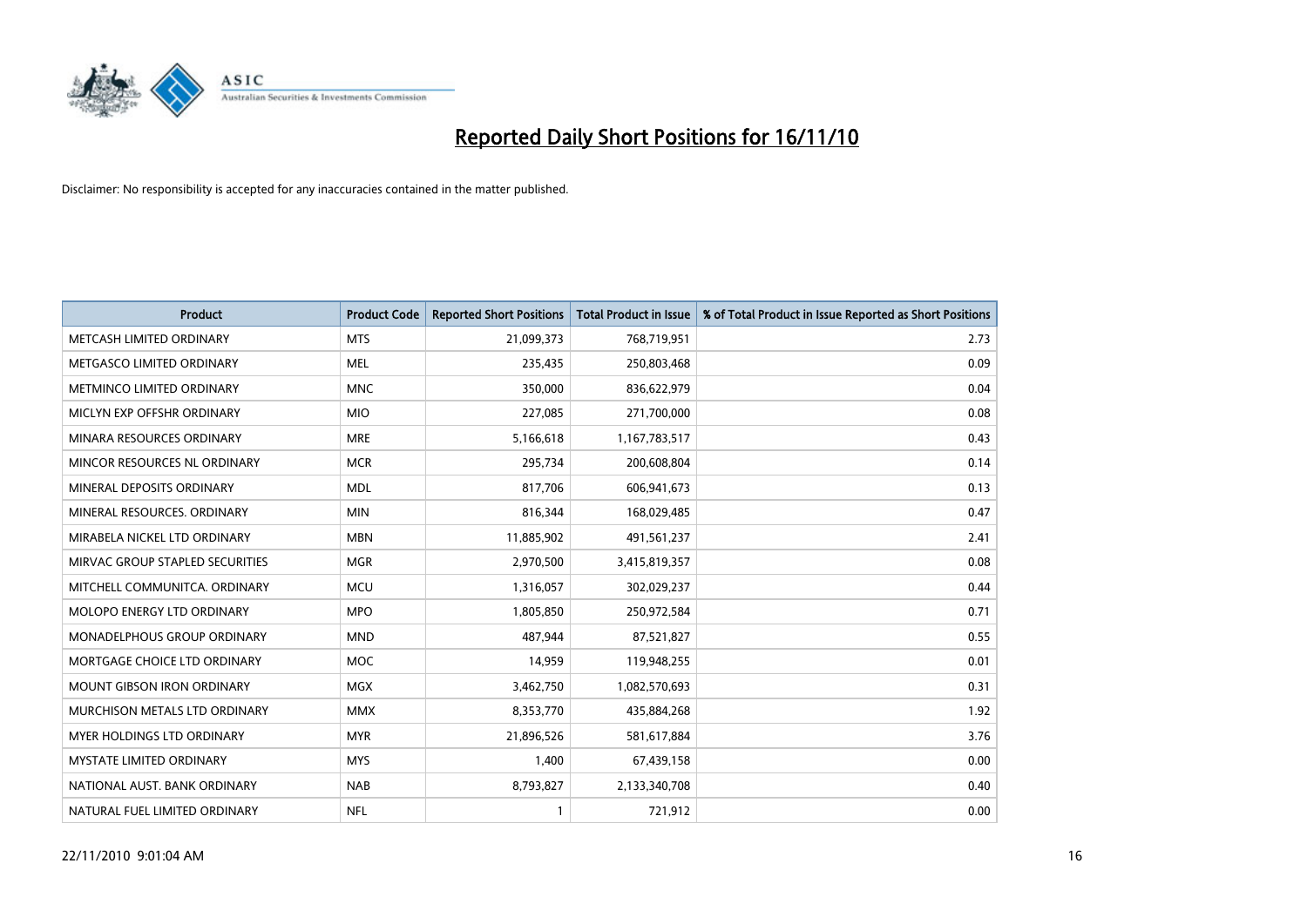

| <b>Product</b>                | <b>Product Code</b> | <b>Reported Short Positions</b> | <b>Total Product in Issue</b> | % of Total Product in Issue Reported as Short Positions |
|-------------------------------|---------------------|---------------------------------|-------------------------------|---------------------------------------------------------|
| NAVITAS LIMITED ORDINARY      | <b>NVT</b>          | 805,142                         | 342,450,567                   | 0.23                                                    |
| NEPTUNE MARINE ORDINARY       | <b>NMS</b>          | 2,024,949                       | 442,223,834                   | 0.45                                                    |
| NEW HOPE CORPORATION ORDINARY | <b>NHC</b>          | 527,896                         | 830,230,549                   | 0.07                                                    |
| NEWCREST MINING ORDINARY      | <b>NCM</b>          | 3,919,345                       | 764,486,927                   | 0.47                                                    |
| NEWLAND RESOURCES ORDINARY    | <b>NRL</b>          | 1,000,000                       | 732,955,142                   | 0.14                                                    |
| NEWS CORP A NON-VOTING CDI    | <b>NWSLV</b>        | 167,604                         | 1,828,204,254                 | 0.01                                                    |
| NEWS CORP B VOTING CDI        | <b>NWS</b>          | 6,952,298                       | 798,520,953                   | 0.86                                                    |
| NEXBIS LIMITED ORDINARY       | <b>NBS</b>          | 63,733                          | 798,356,704                   | 0.01                                                    |
| NEXUS ENERGY LIMITED ORDINARY | <b>NXS</b>          | 5,175,587                       | 1,020,257,304                 | 0.50                                                    |
| NIB HOLDINGS LIMITED ORDINARY | <b>NHF</b>          | 8,111                           | 495,294,322                   | 0.00                                                    |
| NICK SCALI LIMITED ORDINARY   | <b>NCK</b>          | 35,846                          | 81,000,000                    | 0.04                                                    |
| NIDO PETROLEUM ORDINARY       | <b>NDO</b>          | 53,463                          | 1,266,550,321                 | 0.00                                                    |
| NKWE PLATINUM 10C US COMMON   | <b>NKP</b>          | 243,631                         | 559,651,184                   | 0.05                                                    |
| NORTHERN CREST ORDINARY       | <b>NOC</b>          | 24,345                          | 116,074,781                   | 0.02                                                    |
| NORTHERN IRON LTD ORDINARY    | <b>NFE</b>          | 1,228,456                       | 336,035,503                   | 0.36                                                    |
| NOVOGEN LIMITED ORDINARY      | <b>NRT</b>          | 56,449                          | 102,125,894                   | 0.06                                                    |
| NRW HOLDINGS LIMITED ORDINARY | <b>NWH</b>          | 251,205                         | 251,223,000                   | 0.09                                                    |
| NUFARM LIMITED ORDINARY       | <b>NUF</b>          | 5,782,707                       | 261,775,731                   | 2.21                                                    |
| NUPLEX INDUSTRIES ORDINARY    | <b>NPX</b>          | 51,989                          | 195,060,783                   | 0.03                                                    |
| NYOTA MINERALS LTD ORDINARY   | <b>NYO</b>          | 568,700                         | 452,935,583                   | 0.13                                                    |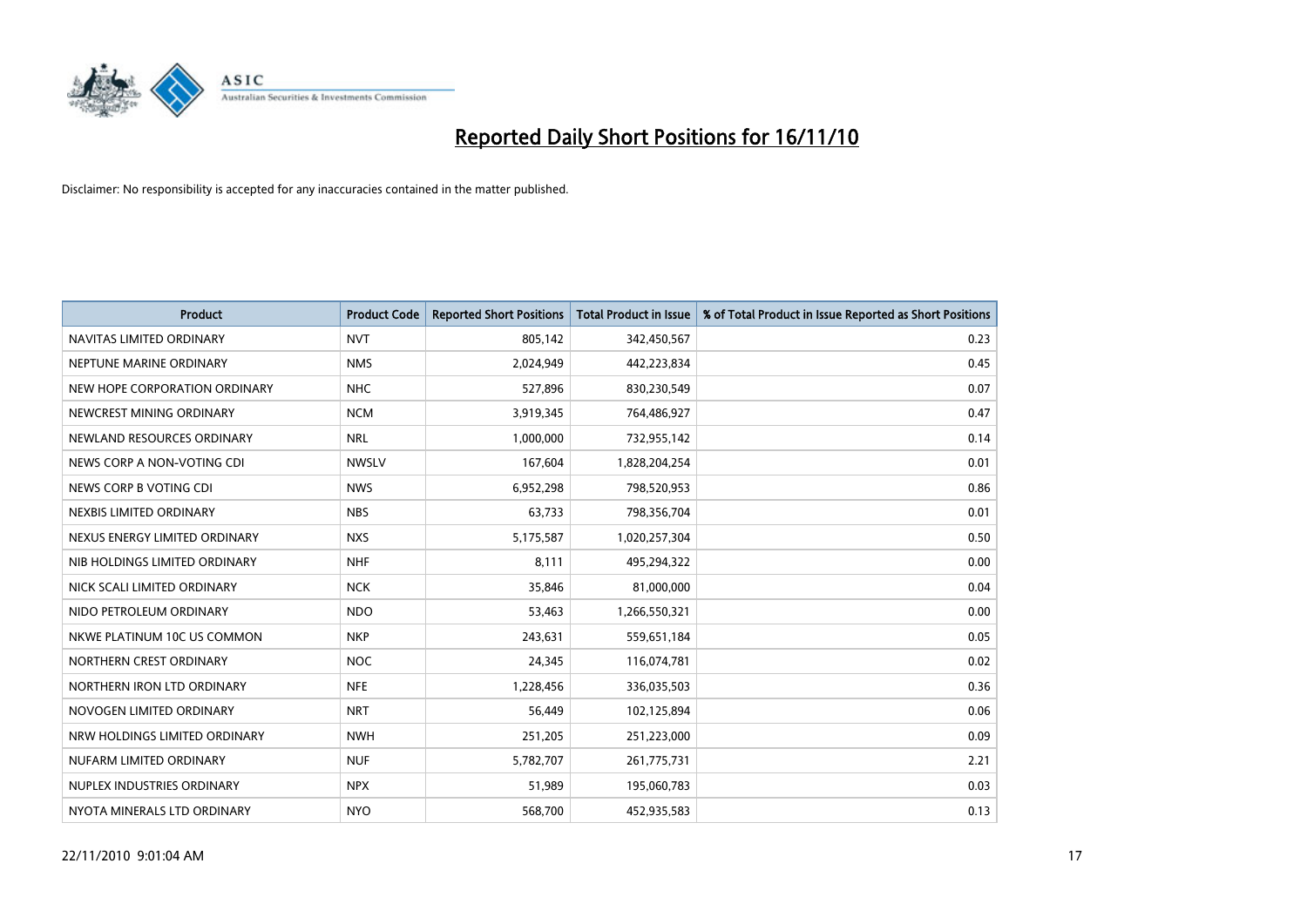

| Product                                 | <b>Product Code</b> | <b>Reported Short Positions</b> | Total Product in Issue | % of Total Product in Issue Reported as Short Positions |
|-----------------------------------------|---------------------|---------------------------------|------------------------|---------------------------------------------------------|
| <b>OAKTON LIMITED ORDINARY</b>          | <b>OKN</b>          | 706,052                         | 93,674,235             | 0.76                                                    |
| OCEANAGOLD CORP. CHESS DEPOSITARY INT   | <b>OGC</b>          | 321,318                         | 249,874,252            | 0.13                                                    |
| OCEANIA CAPITAL LTD ORDINARY            | <b>OCP</b>          | 2,500                           | 91,921,295             | 0.00                                                    |
| OIL SEARCH LTD ORDINARY                 | <b>OSH</b>          | 15,277,779                      | 1,312,888,303          | 1.13                                                    |
| <b>OILEX LTD ORDINARY</b>               | <b>OEX</b>          | 50,000                          | 220,074,885            | 0.02                                                    |
| OM HOLDINGS LIMITED ORDINARY            | OMH                 | 1,208,795                       | 503,085,150            | 0.25                                                    |
| <b>ONESTEEL LIMITED ORDINARY</b>        | OST                 | 782,371                         | 1,334,683,421          | 0.04                                                    |
| ORICA LIMITED ORDINARY                  | ORI                 | 2,092,240                       | 362,100,430            | 0.58                                                    |
| ORIGIN ENERGY ORDINARY                  | <b>ORG</b>          | 6,135,024                       | 884,469,012            | 0.67                                                    |
| OROCOBRE LIMITED ORDINARY               | ORE                 | 36,640                          | 91,181,996             | 0.04                                                    |
| OROTONGROUP LIMITED ORDINARY            | ORL                 |                                 | 40,880,902             | 0.00                                                    |
| OTTO ENERGY LIMITED ORDINARY            | <b>OEL</b>          | 109,204                         | 1,134,540,071          | 0.01                                                    |
| OZ MINERALS ORDINARY                    | OZL                 | 26,135,908                      | 3,218,099,576          | 0.79                                                    |
| <b>PACIFIC BRANDS ORDINARY</b>          | PBG                 | 3,039,436                       | 931,386,248            | 0.34                                                    |
| PALADIN ENERGY LTD ORDINARY             | <b>PDN</b>          | 21,485,492                      | 718,423,382            | 3.01                                                    |
| PANAUST LIMITED ORDINARY                | <b>PNA</b>          | 9,143,769                       | 2,955,176,819          | 0.32                                                    |
| PANORAMIC RESOURCES ORDINARY            | PAN                 | 841,785                         | 206,075,342            | 0.41                                                    |
| PAPERLINX LIMITED ORDINARY              | <b>PPX</b>          | 16,671,932                      | 603,580,761            | 2.74                                                    |
| PAPERLINX SPS TRUST STEP UP PERP. PREF. | <b>PXUPA</b>        | 5,000                           | 2,850,000              | 0.18                                                    |
| PATTIES FOODS LTD ORDINARY              | PFL                 |                                 | 138,908,853            | 0.00                                                    |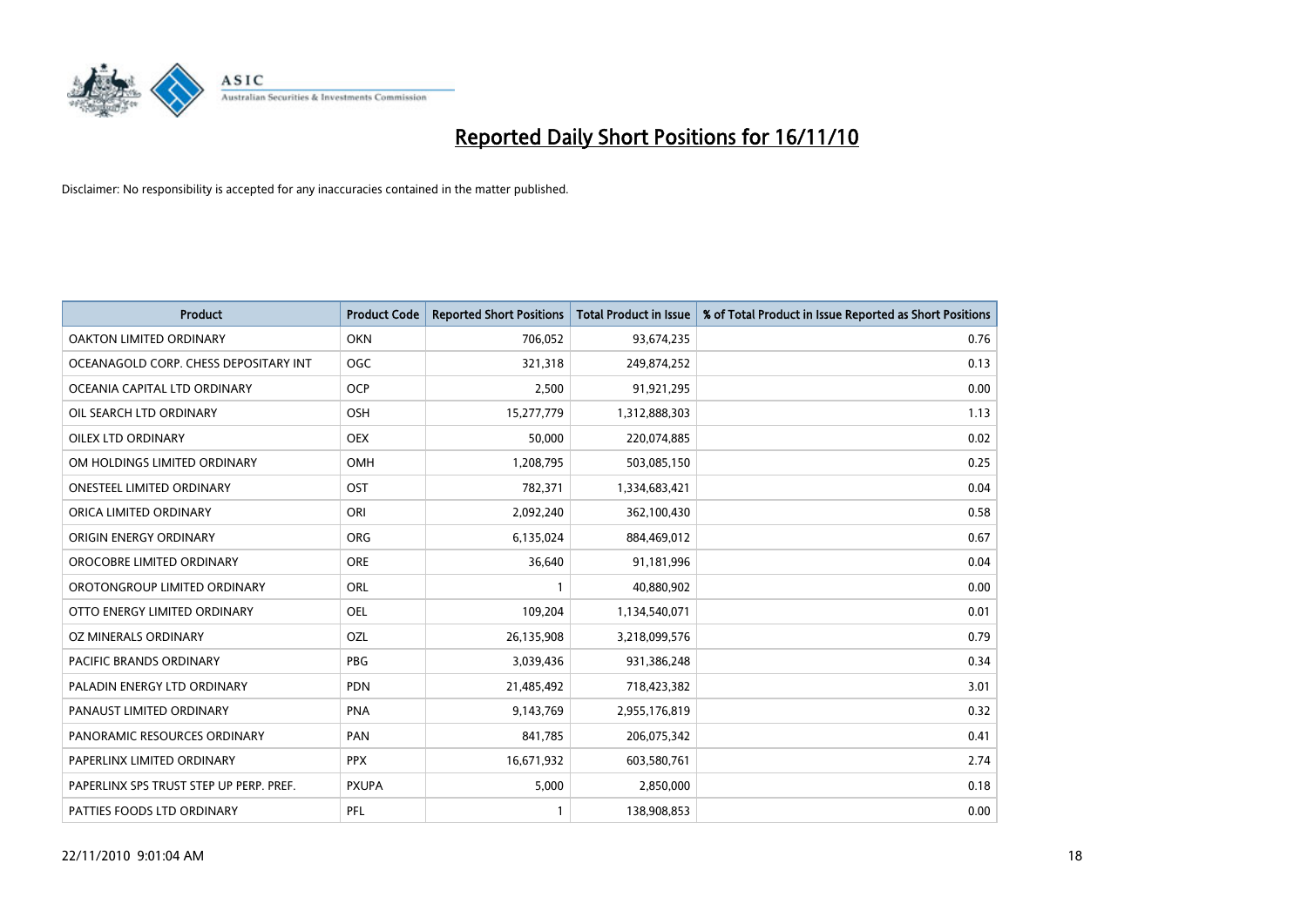

| <b>Product</b>                       | <b>Product Code</b> | <b>Reported Short Positions</b> | <b>Total Product in Issue</b> | % of Total Product in Issue Reported as Short Positions |
|--------------------------------------|---------------------|---------------------------------|-------------------------------|---------------------------------------------------------|
| PEAK RESOURCES ORDINARY              | <b>PEK</b>          | 200,787                         | 125,035,593                   | 0.16                                                    |
| PEET LIMITED ORDINARY                | <b>PPC</b>          | 129,243                         | 302,965,804                   | 0.04                                                    |
| PENINSULA ENERGY LTD ORDINARY        | <b>PEN</b>          | 5,000                           | 1,637,297,877                 | 0.00                                                    |
| PERILYA LIMITED ORDINARY             | PEM                 | 617,331                         | 526,075,563                   | 0.12                                                    |
| PERPETUAL LIMITED ORDINARY           | PPT                 | 2,261,993                       | 43,692,215                    | 5.19                                                    |
| PERSEUS MINING LTD ORDINARY          | PRU                 | 1,295,684                       | 421,517,088                   | 0.31                                                    |
| PETSEC ENERGY ORDINARY               | <b>PSA</b>          | 223,332                         | 231,283,622                   | 0.10                                                    |
| PHARMAXIS LTD ORDINARY               | <b>PXS</b>          | 2,161,622                       | 225,857,684                   | 0.97                                                    |
| PHOTON GROUP LTD ORDINARY            | PGA                 | 250,510                         | 1,540,543,357                 | 0.02                                                    |
| PIKE RIVER COAL ORDINARY             | <b>PRC</b>          | 257,595                         | 405,513,933                   | 0.06                                                    |
| PLATINUM ASSET ORDINARY              | <b>PTM</b>          | 4,473,205                       | 561,347,878                   | 0.79                                                    |
| PLATINUM AUSTRALIA ORDINARY          | <b>PLA</b>          | 5,823,220                       | 321,130,521                   | 1.79                                                    |
| PLATINUM CAPITAL LTD ORDINARY        | <b>PMC</b>          |                                 | 163,732,888                   | 0.00                                                    |
| PMP LIMITED ORDINARY                 | <b>PMP</b>          | 1,642,760                       | 335,338,483                   | 0.49                                                    |
| PORT BOUVARD LIMITED ORDINARY        | PBD                 | 6,754                           | 593,868,295                   | 0.00                                                    |
| PREMIER INVESTMENTS ORDINARY         | <b>PMV</b>          | 207,147                         | 155,030,045                   | 0.13                                                    |
| PRIMARY HEALTH CARE ORDINARY         | <b>PRY</b>          | 10,153,055                      | 495,978,188                   | 2.04                                                    |
| PRIME INFR GROUP. STAPLED SECURITIES | PIH                 | 2,064,731                       | 351,776,795                   | 0.59                                                    |
| PRIME MEDIA GRP LTD ORDINARY         | PRT                 | 2                               | 366,330,303                   | 0.00                                                    |
| PRIMEAG AUSTRALIA ORDINARY           | PAG                 | 311,454                         | 150,569,976                   | 0.21                                                    |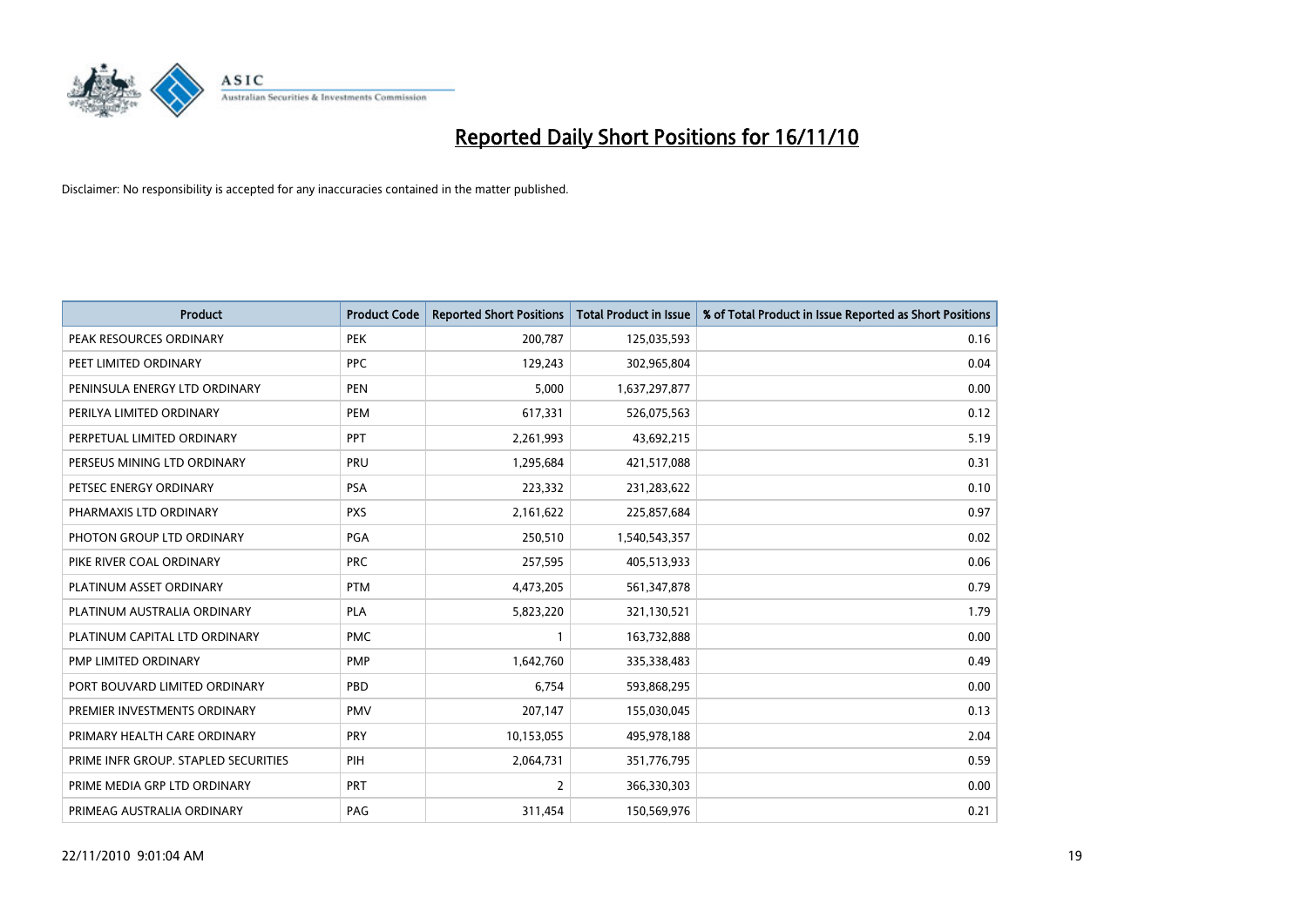

| Product                              | <b>Product Code</b> | <b>Reported Short Positions</b> | <b>Total Product in Issue</b> | % of Total Product in Issue Reported as Short Positions |
|--------------------------------------|---------------------|---------------------------------|-------------------------------|---------------------------------------------------------|
| PROGEN PHARMACEUTIC ORDINARY         | <b>PGL</b>          | 151,596                         | 24,709,097                    | 0.61                                                    |
| PROGRAMMED ORDINARY                  | <b>PRG</b>          | 1,249,598                       | 118,169,908                   | 1.07                                                    |
| <b>PSIVIDA CORP CDI 1:1</b>          | <b>PVA</b>          | 6,878                           | 7,805,836                     | 0.09                                                    |
| <b>QANTAS AIRWAYS ORDINARY</b>       | QAN                 | 31,244,169                      | 2,265,123,620                 | 1.39                                                    |
| OBE INSURANCE GROUP ORDINARY         | <b>OBE</b>          | 21,318,421                      | 1,051,600,529                 | 2.00                                                    |
| <b>QUBE LOGISTICS ORDINARY UNITS</b> | <b>QUB</b>          | 300                             | 517,868,029                   | 0.00                                                    |
| RAMELIUS RESOURCES ORDINARY          | <b>RMS</b>          | 37,248                          | 291,208,795                   | 0.01                                                    |
| RAMSAY HEALTH CARE ORDINARY          | <b>RHC</b>          | 1,766,157                       | 202,081,252                   | 0.87                                                    |
| RANGE RESOURCES LTD ORDINARY         | <b>RRS</b>          | 1,250,000                       | 1,180,974,672                 | 0.11                                                    |
| <b>RCR TOMLINSON ORDINARY</b>        | <b>RCR</b>          | 68,067                          | 131,887,672                   | 0.05                                                    |
| <b>REA GROUP ORDINARY</b>            | <b>REA</b>          | 4,713                           | 129,691,280                   | 0.00                                                    |
| <b>RECKON LIMITED ORDINARY</b>       | <b>RKN</b>          | 10,000                          | 133,370,338                   | 0.01                                                    |
| <b>RED 5 LIMITED ORDINARY</b>        | <b>RED</b>          | 230,850                         | 1,079,288,043                 | 0.02                                                    |
| <b>RED FORK ENERGY ORDINARY</b>      | <b>RFE</b>          | 47,696                          | 139,535,000                   | 0.04                                                    |
| <b>REDFLEX HOLDINGS ORDINARY</b>     | <b>RDF</b>          | 1,518                           | 110,345,599                   | 0.00                                                    |
| REED RESOURCES LTD ORDINARY          | <b>RDR</b>          | 268,205                         | 192,271,768                   | 0.14                                                    |
| <b>REGIS RESOURCES ORDINARY</b>      | <b>RRL</b>          | 368,593                         | 428,945,834                   | 0.09                                                    |
| RESMED INC CDI 10:1                  | <b>RMD</b>          | 10,012,784                      | 1,516,163,980                 | 0.66                                                    |
| <b>RESOLUTE MINING ORDINARY</b>      | <b>RSG</b>          | 755,371                         | 451,503,505                   | 0.16                                                    |
| RESOURCE EQUIP LTD ORDINARY          | <b>RQL</b>          | 77,774                          | 154,247,577                   | 0.05                                                    |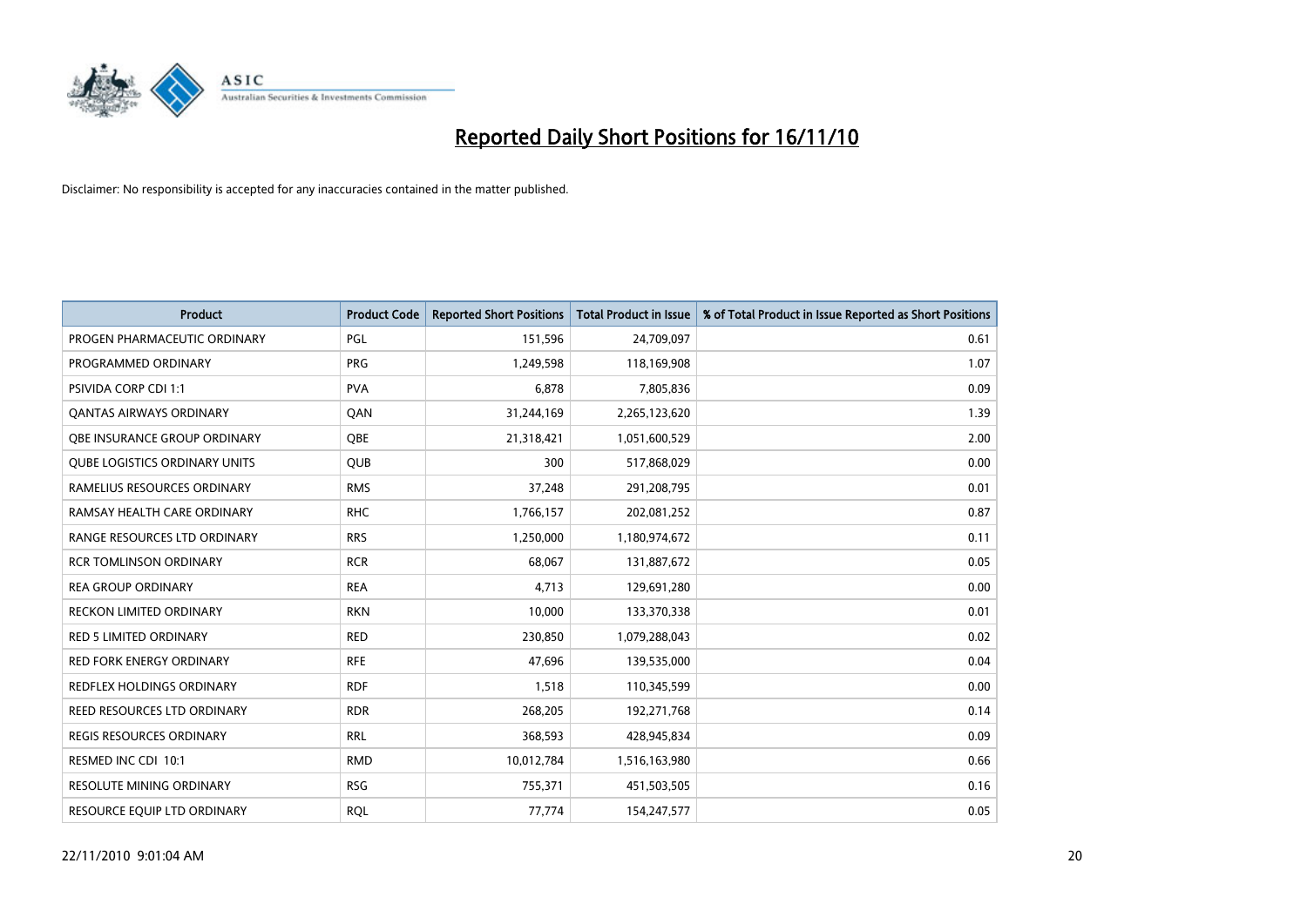

| Product                             | <b>Product Code</b> | <b>Reported Short Positions</b> | Total Product in Issue | % of Total Product in Issue Reported as Short Positions |
|-------------------------------------|---------------------|---------------------------------|------------------------|---------------------------------------------------------|
| <b>RESOURCE GENERATION ORDINARY</b> | <b>RES</b>          | 463,699                         | 182,680,530            | 0.26                                                    |
| REVERSE CORP LIMITED ORDINARY       | <b>REF</b>          | 25,141                          | 92,382,175             | 0.03                                                    |
| REX MINERALS LIMITED ORDINARY       | <b>RXM</b>          | 80,000                          | 132,205,460            | 0.06                                                    |
| RHG LIMITED ORDINARY                | <b>RHG</b>          | 13,020                          | 318,745,978            | 0.00                                                    |
| <b>RIDLEY CORPORATION ORDINARY</b>  | <b>RIC</b>          | 53,937                          | 307,817,071            | 0.02                                                    |
| RIO TINTO LIMITED ORDINARY          | <b>RIO</b>          | 18,665,489                      | 435,758,720            | 4.28                                                    |
| <b>RIVERCITY MOTORWAY STAPLED</b>   | <b>RCY</b>          | 300.208                         | 957,010,115            | 0.03                                                    |
| RIVERSDALE MINING ORDINARY          | <b>RIV</b>          | 266,127                         | 236,331,188            | 0.12                                                    |
| ROC OIL COMPANY ORDINARY            | <b>ROC</b>          | 6,575,454                       | 713,154,560            | 0.91                                                    |
| SAI GLOBAL LIMITED ORDINARY         | SAI                 | 77,260                          | 197,905,160            | 0.03                                                    |
| SALMAT LIMITED ORDINARY             | <b>SLM</b>          | 78,195                          | 159,134,483            | 0.05                                                    |
| SAMSON OIL & GAS LTD ORDINARY       | SSN                 | 380,000                         | 1,664,588,164          | 0.02                                                    |
| SANDFIRE RESOURCES ORDINARY         | <b>SFR</b>          | 82,383                          | 131,734,760            | 0.07                                                    |
| <b>SANTOS LTD ORDINARY</b>          | <b>STO</b>          | 6,832,910                       | 834,124,056            | 0.81                                                    |
| SARACEN MINERAL ORDINARY            | <b>SAR</b>          | 235,988                         | 492,151,415            | 0.05                                                    |
| SEDGMAN LIMITED ORDINARY            | <b>SDM</b>          | 228,255                         | 207,997,898            | 0.11                                                    |
| <b>SEEK LIMITED ORDINARY</b>        | <b>SEK</b>          | 2,229,909                       | 336,584,488            | 0.65                                                    |
| SENETAS CORPORATION ORDINARY        | <b>SEN</b>          | 756,999                         | 461,522,263            | 0.16                                                    |
| SERVCORP LIMITED ORDINARY           | SRV                 | 93,153                          | 98,440,807             | 0.09                                                    |
| SERVICE STREAM ORDINARY             | <b>SSM</b>          | 368,259                         | 283,418,867            | 0.13                                                    |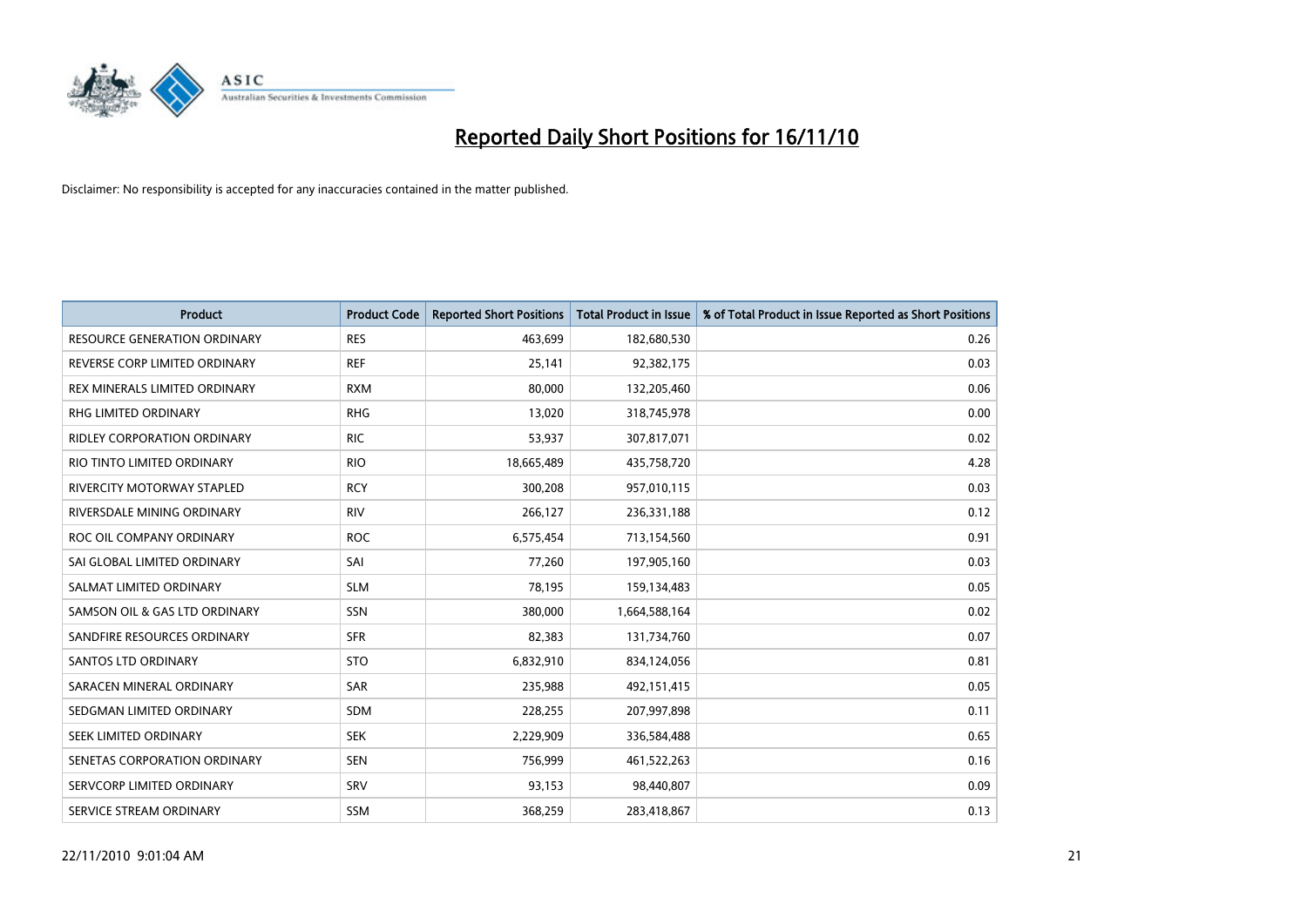

| <b>Product</b>                           | <b>Product Code</b> | <b>Reported Short Positions</b> | <b>Total Product in Issue</b> | % of Total Product in Issue Reported as Short Positions |
|------------------------------------------|---------------------|---------------------------------|-------------------------------|---------------------------------------------------------|
| SEVEN GROUP HOLDINGS ORDINARY            | <b>SVW</b>          | 122,735                         | 305,410,281                   | 0.04                                                    |
| SIGMA PHARMACEUTICAL ORDINARY            | <b>SIP</b>          | 8,762,873                       | 1,178,626,572                 | 0.75                                                    |
| SILEX SYSTEMS ORDINARY                   | <b>SLX</b>          | 201,835                         | 149,506,391                   | 0.13                                                    |
| SILVER LAKE RESOURCE ORDINARY            | <b>SLR</b>          | 62,193                          | 178,882,838                   | 0.03                                                    |
| SIMS METAL MGMT LTD ORDINARY             | SGM                 | 4,081,692                       | 204,740,467                   | 1.98                                                    |
| SINGAPORE TELECOMM. CHESS DEPOSITARY INT | SGT                 | 3,345,334                       | 381,238,779                   | 0.86                                                    |
| SKILLED GROUP LTD ORDINARY               | <b>SKE</b>          | 13,986                          | 190,738,408                   | 0.00                                                    |
| SKY CITY ENTERTAIN, ORDINARY             | <b>SKC</b>          | 15,210,766                      | 575,114,687                   | 2.64                                                    |
| SKY NETWORK ORDINARY                     | <b>SKT</b>          | 1,289,001                       | 389,139,785                   | 0.33                                                    |
| SMS MANAGEMENT, ORDINARY                 | <b>SMX</b>          | 37,307                          | 67,661,358                    | 0.05                                                    |
| SONIC HEALTHCARE ORDINARY                | <b>SHL</b>          | 5,234,428                       | 388,429,875                   | 1.36                                                    |
| SOUL PATTINSON (W.H) ORDINARY            | SOL                 | 3,951                           | 238,640,580                   | 0.00                                                    |
| SP AUSNET STAPLED SECURITIES             | <b>SPN</b>          | 10,179,941                      | 2,748,353,504                 | 0.36                                                    |
| SPARK INFRASTRUCTURE STAPLED SECURITIES  | SKI                 | 17,006,311                      | 1,326,734,264                 | 1.27                                                    |
| SPDR 200 FUND ETF UNITS                  | <b>STW</b>          | 14,408                          | 57,428,081                    | 0.02                                                    |
| SPECIALTY FASHION ORDINARY               | <b>SFH</b>          | 1,602,017                       | 191,268,264                   | 0.83                                                    |
| SPOTLESS GROUP LTD ORDINARY              | <b>SPT</b>          | 1,178,472                       | 261,070,153                   | 0.45                                                    |
| ST BARBARA LIMITED ORDINARY              | <b>SBM</b>          | 21,146,002                      | 1,953,668,407                 | 1.08                                                    |
| STANMORE COAL LTD ORDINARY               | <b>SMR</b>          | 17,231                          | 77,750,738                    | 0.02                                                    |
| STH AMERICAN COR LTD ORDINARY            | SAY                 | 9,200                           | 233,651,371                   | 0.00                                                    |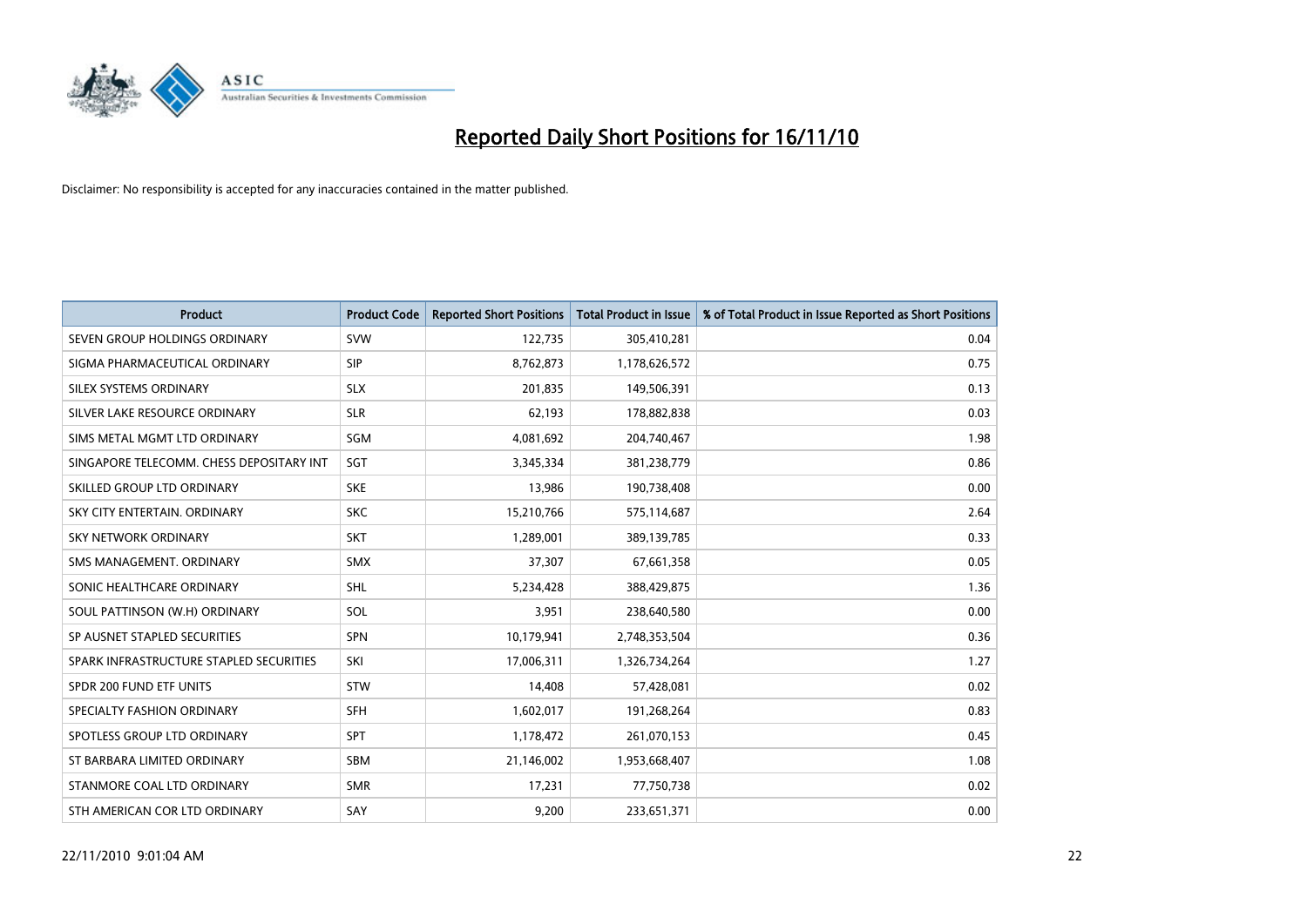

| Product                             | <b>Product Code</b> | <b>Reported Short Positions</b> | Total Product in Issue | % of Total Product in Issue Reported as Short Positions |
|-------------------------------------|---------------------|---------------------------------|------------------------|---------------------------------------------------------|
| STHN CROSS MEDIA ORDINARY           | SXL                 | 94,889                          | 378,827,750            | 0.02                                                    |
| STOCKLAND UNITS/ORD STAPLED         | SGP                 | 12,787,296                      | 2,383,036,717          | 0.51                                                    |
| STRAITS RESOURCES ORDINARY          | SRL                 | 4,658,779                       | 255,203,613            | 1.82                                                    |
| STW COMMUNICATIONS ORDINARY         | SGN                 | 348,959                         | 364,310,964            | 0.09                                                    |
| SUNCORP-METWAY, ORDINARY            | <b>SUN</b>          | 3,664,386                       | 1,281,390,524          | 0.28                                                    |
| SUNDANCE RESOURCES ORDINARY         | SDL                 | 13,571,418                      | 2,709,995,932          | 0.50                                                    |
| SUNLAND GROUP LTD ORDINARY          | <b>SDG</b>          | 104,131                         | 244,935,981            | 0.04                                                    |
| SUPER CHEAP AUTO GRP ORDINARY       | <b>SUL</b>          | 242,341                         | 128,752,619            | 0.18                                                    |
| SWICK MINING ORDINARY               | <b>SWK</b>          | 1,548                           | 236,724,970            | 0.00                                                    |
| SYMEX HOLDINGS ORDINARY             | <b>SYM</b>          | 6,633                           | 125,037,628            | 0.01                                                    |
| TABCORP HOLDINGS LTD ORDINARY       | <b>TAH</b>          | 2,648,686                       | 654,446,483            | 0.40                                                    |
| <b>TALENT2 INTERNATION ORDINARY</b> | <b>TWO</b>          | 7                               | 141,550,000            | 0.00                                                    |
| <b>TALISMAN MINING ORDINARY</b>     | <b>TLM</b>          | 16,399                          | 110,653,527            | 0.01                                                    |
| <b>TANAMI GOLD NL ORDINARY</b>      | <b>TAM</b>          | 1,533                           | 260,947,676            | 0.00                                                    |
| TAP OIL LIMITED ORDINARY            | <b>TAP</b>          | 76,062                          | 242,354,139            | 0.02                                                    |
| TASSAL GROUP LIMITED ORDINARY       | <b>TGR</b>          | 2,979,943                       | 146,304,404            | 2.03                                                    |
| <b>TATTS GROUP LTD ORDINARY</b>     | <b>TTS</b>          | 6,496,879                       | 1,300,888,465          | 0.50                                                    |
| TELECOM CORPORATION ORDINARY        | <b>TEL</b>          | 30,485,135                      | 1,924,564,687          | 1.57                                                    |
| TELSTRA CORPORATION, ORDINARY       | <b>TLS</b>          | 16,254,827                      | 12,443,074,357         | 0.14                                                    |
| TEN NETWORK HOLDINGS ORDINARY       | <b>TEN</b>          | 20,018,074                      | 1,045,236,720          | 1.92                                                    |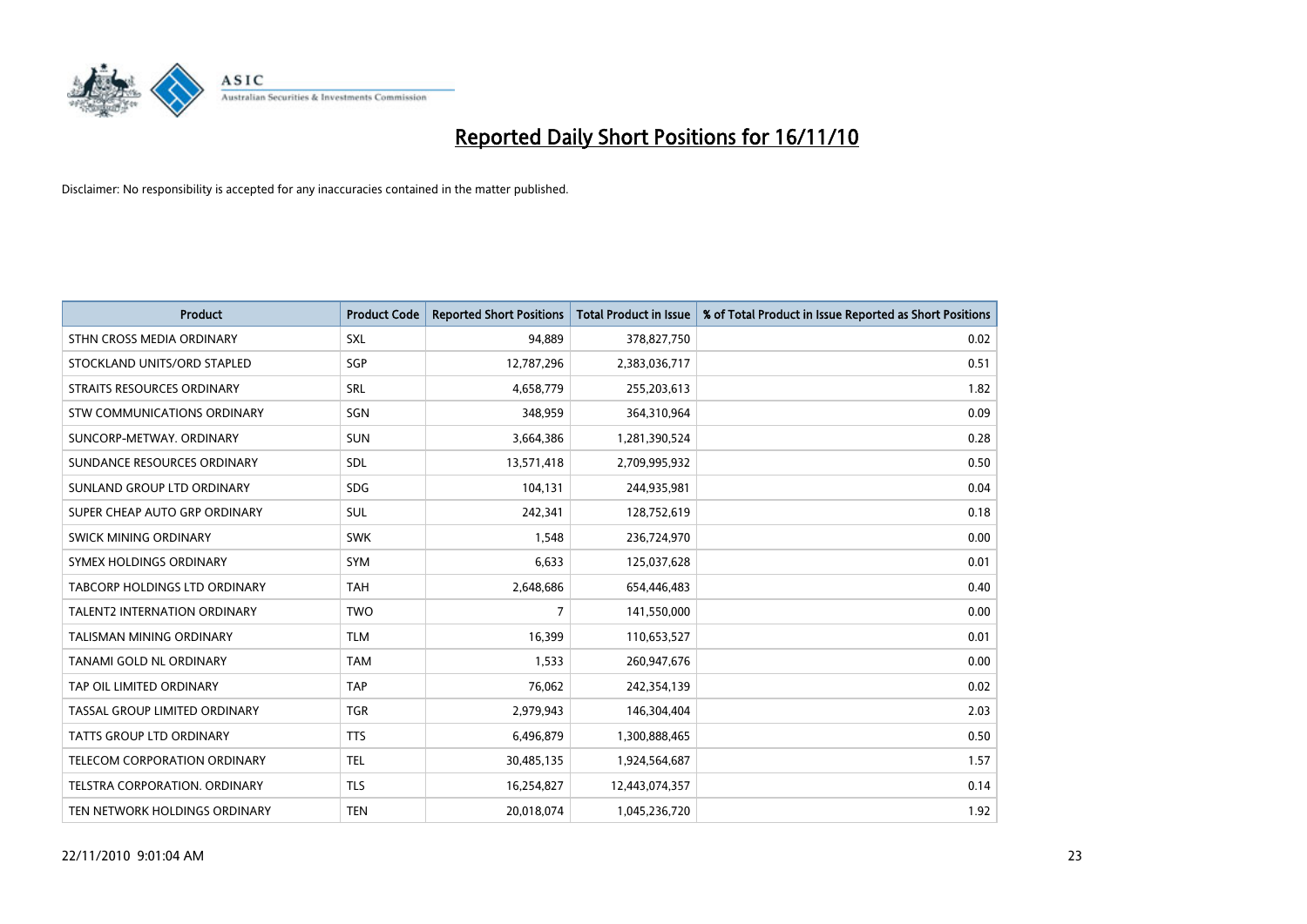

| <b>Product</b>                          | <b>Product Code</b> | <b>Reported Short Positions</b> | Total Product in Issue | % of Total Product in Issue Reported as Short Positions |
|-----------------------------------------|---------------------|---------------------------------|------------------------|---------------------------------------------------------|
| TFS CORPORATION LTD ORDINARY            | <b>TFC</b>          | 63,054                          | 227,360,909            | 0.02                                                    |
| THE REJECT SHOP ORDINARY                | <b>TRS</b>          | 29,230                          | 26,033,570             | 0.11                                                    |
| THOR MINING PLC CHESS DEPOSITARY        | <b>THR</b>          | 2,307                           | 288,754,017            | 0.00                                                    |
| THORN GROUP LIMITED ORDINARY            | <b>TGA</b>          | 2,361                           | 129,459,770            | 0.00                                                    |
| THUNDELARRA EXPLOR, ORDINARY            | <b>THX</b>          | 6,261                           | 152,910,147            | 0.00                                                    |
| TIGER RESOURCES ORDINARY                | <b>TGS</b>          | 163,189                         | 596,373,151            | 0.03                                                    |
| TIMBERCORP LIMITED ORDINARY             | <b>TIM</b>          | 90,075                          | 352,071,429            | 0.02                                                    |
| TISHMAN SPEYER UNITS                    | <b>TSO</b>          | 50,674                          | 338,440,904            | 0.01                                                    |
| TNG LIMITED ORDINARY                    | <b>TNG</b>          | 4,321                           | 258,055,076            | 0.00                                                    |
| TOLL HOLDINGS LTD ORDINARY              | <b>TOL</b>          | 12,251,393                      | 706,577,616            | 1.70                                                    |
| TORO ENERGY LIMITED ORDINARY            | <b>TOE</b>          | 103,103                         | 964,936,676            | 0.01                                                    |
| <b>TOWER AUSTRALIA ORDINARY</b>         | <b>TAL</b>          | 721,209                         | 415,928,881            | 0.17                                                    |
| <b>TOWER LIMITED ORDINARY</b>           | <b>TWR</b>          | 689,519                         | 260,631,787            | 0.26                                                    |
| <b>TOX FREE SOLUTIONS ORDINARY</b>      | <b>TOX</b>          | 486,418                         | 91,855,500             | 0.52                                                    |
| TPG TELECOM LIMITED ORDINARY            | <b>TPM</b>          | 2,483,220                       | 767,849,104            | 0.31                                                    |
| TRANSFIELD SERV INFR STAPLED SECURITIES | <b>TSI</b>          | 209,212                         | 434,862,971            | 0.05                                                    |
| TRANSFIELD SERVICES ORDINARY            | <b>TSE</b>          | 3,638,644                       | 441,350,229            | 0.81                                                    |
| TRANSPACIFIC INDUST, ORDINARY           | <b>TPI</b>          | 15,966,557                      | 960,638,735            | 1.64                                                    |
| TRANSURBAN GROUP TRIPLE STAPLED SEC.    | <b>TCL</b>          | 4,851,798                       | 1,441,290,633          | 0.34                                                    |
| TRINITY GROUP STAPLED SECURITIES        | <b>TCQ</b>          | 3,419                           | 231,701,539            | 0.00                                                    |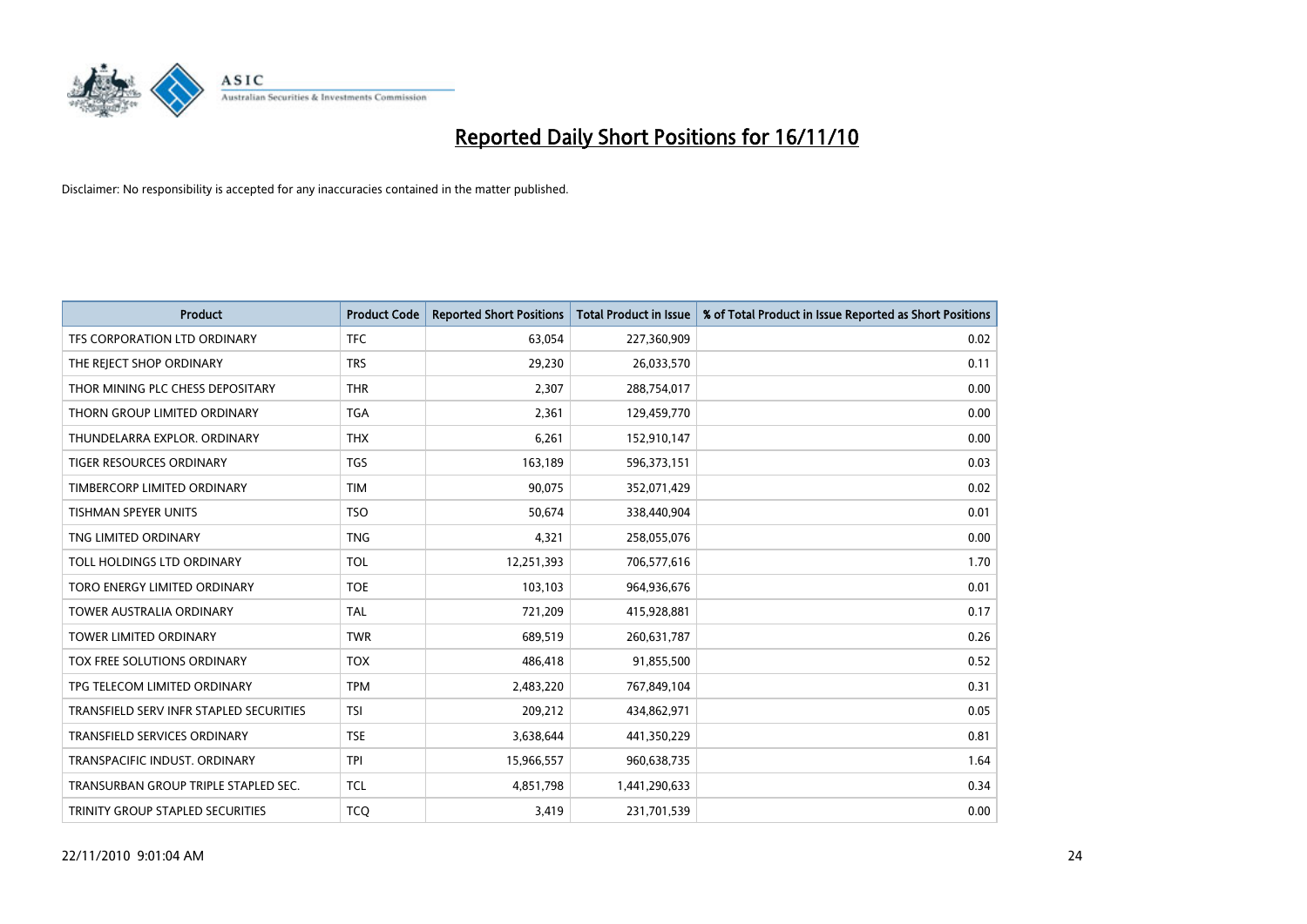

| <b>Product</b>                            | <b>Product Code</b> | <b>Reported Short Positions</b> | Total Product in Issue | % of Total Product in Issue Reported as Short Positions |
|-------------------------------------------|---------------------|---------------------------------|------------------------|---------------------------------------------------------|
| TROY RESOURCES NL ORDINARY                | <b>TRY</b>          | 70,420                          | 87,474,323             | 0.08                                                    |
| UGL LIMITED ORDINARY                      | <b>UGL</b>          | 5,069,989                       | 166,028,705            | 3.04                                                    |
| UNILIFE CORPORATION CDI 6:1               | <b>UNS</b>          | 84,494                          | 240,197,820            | 0.03                                                    |
| <b>UXC LIMITED ORDINARY</b>               | <b>UXC</b>          | 13,762                          | 305,789,718            | 0.00                                                    |
| VALAD PROPERTY GROUP STPLD US PROHIB DEF  | <b>VPGDA</b>        | 20,700                          | 115,106,464            | 0.02                                                    |
| <b>VDM GROUP LIMITED ORDINARY</b>         | <b>VMG</b>          | 11,116                          | 195,613,088            | 0.01                                                    |
| <b>VENTURE MINERALS ORDINARY</b>          | <b>VMS</b>          | 6,500                           | 192,663,334            | 0.00                                                    |
| VILLAGE ROADSHOW LTD ORDINARY             | <b>VRL</b>          | 682                             | 106,949,195            | 0.00                                                    |
| VILLAGE ROADSHOW LTD 'A' CLASS PREFERENCE | <b>VRLPA</b>        | 19,557                          | 44,368,905             | 0.04                                                    |
| <b>VIRGIN BLUE HOLDINGS ORDINARY</b>      | <b>VBA</b>          | 20,401,184                      | 2,209,126,568          | 0.92                                                    |
| VISION GROUP HLDGS ORDINARY               | <b>VGH</b>          | 78,000                          | 72,771,187             | 0.11                                                    |
| <b>VITA GROUP LTD ORDINARY</b>            | <b>VTG</b>          | 75,190                          | 142,499,800            | 0.05                                                    |
| VITERRA INC CDI 1:1                       | <b>VTA</b>          | 4,177                           | 68,629,939             | 0.01                                                    |
| <b>WAREHOUSE GROUP ORDINARY</b>           | <b>WHS</b>          | 302,724                         | 311,195,868            | 0.10                                                    |
| <b>WATPAC LIMITED ORDINARY</b>            | <b>WTP</b>          | 7,535                           | 183,341,382            | 0.00                                                    |
| <b>WDS LIMITED ORDINARY</b>               | <b>WDS</b>          | 28,515                          | 143,107,458            | 0.02                                                    |
| <b>WEBIET LIMITED ORDINARY</b>            | <b>WEB</b>          | 106,491                         | 77,361,278             | 0.14                                                    |
| WESFARMERS LIMITED ORDINARY               | <b>WES</b>          | 22,219,302                      | 1,005,179,423          | 2.17                                                    |
| WESFARMERS LIMITED PARTIALLY PROTECTED    | <b>WESN</b>         | 1,693,842                       | 151,892,739            | 1.13                                                    |
| WEST AUSTRALIAN NEWS ORDINARY             | <b>WAN</b>          | 6,942,117                       | 219,668,970            | 3.16                                                    |